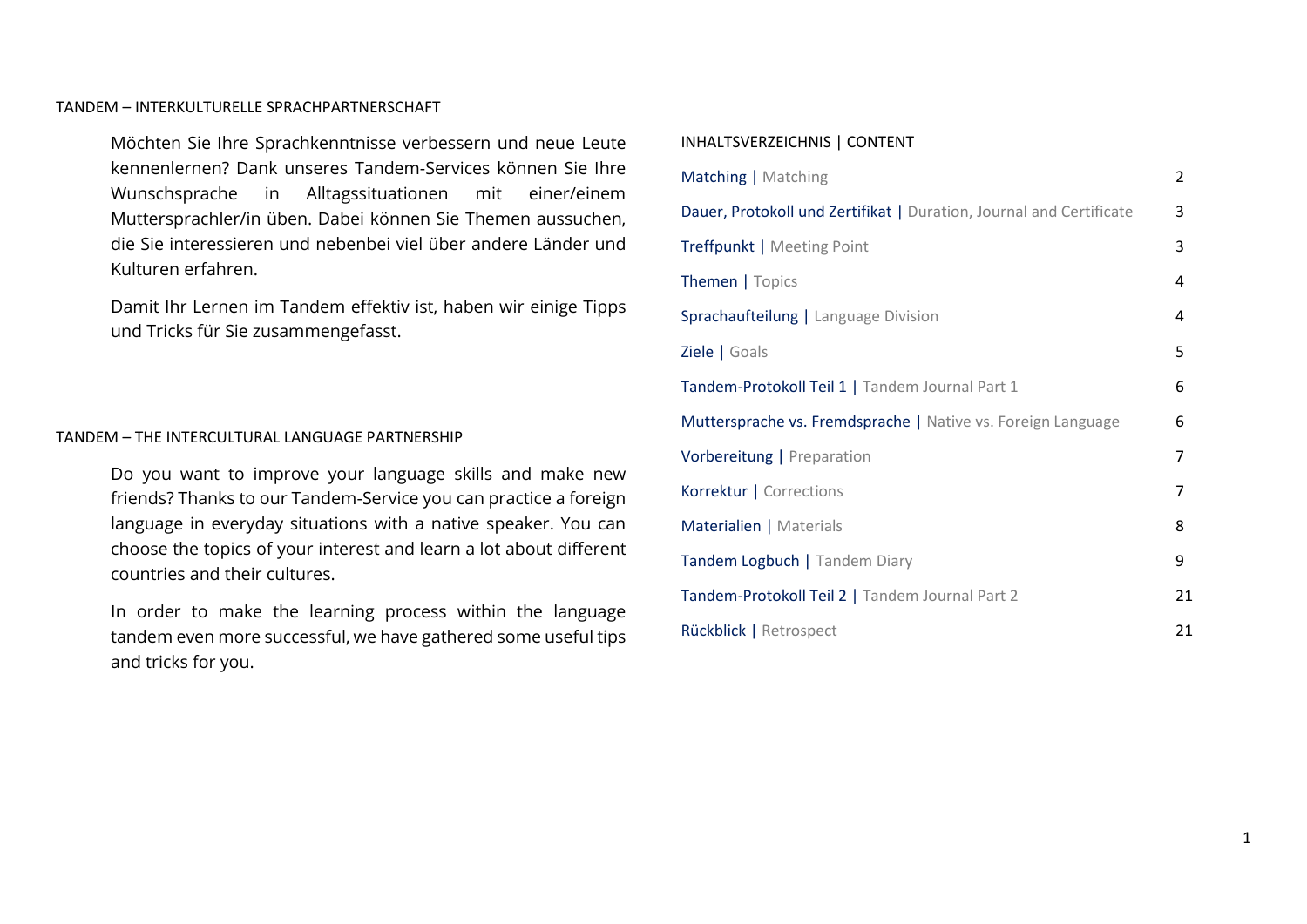#### MATCHING

Nach Möglichkeit versuchen wir Tandem-Paare für einen Sprachaustausch zu matchen. Wenn Sie z. B. Russisch sprechen und Spanisch lernen möchten, suchen wir für Sie nach einem Spanier, der Russisch lernen möchte.

Es ist jedoch nicht immer einfach, so eine "eins zu eins" Vermittlung hinzubekommen. Das perfekte Matching kann manchmal viel Zeit in Anspruch nehmen. Wichtige Faktoren, die beim Matching berücksichtigt werden, sind folgende:

- Muttersprache
- Sprachniveau der Zielsprache
- Fakultät Ihres/Ihrer Tandempartner/in
- Studiengang Ihres/Ihrer Tandempartner/in

### **MATCHING**

We try to match the tandem partners according to their preferred language. For example, if you speak Russian and would like to learn Spanish, we try to find a Spanish student who wants to learn Russian.

However, it is not always possible to find "the perfect match". Sometimes it takes a lot of time to find the ideal language partner. Some important factors to be considered for the matching process are:

- Native language
- Language proficiency level of the target language
- Faculty of your tandem partner
- Study program of your tandem partner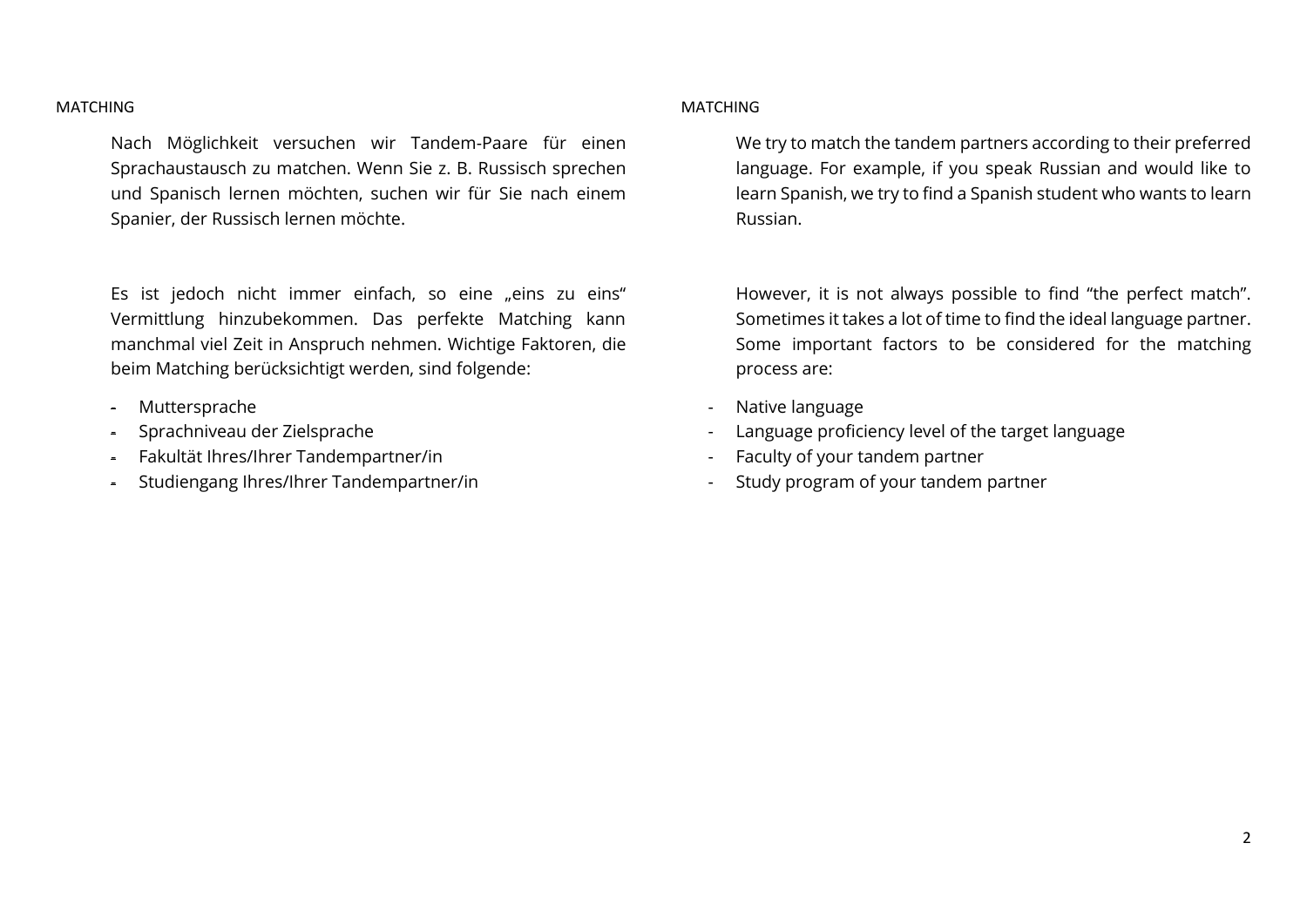In der Mitte Ihres Tagebuchs finden Sie eine Protokollvorlage, in der Sie Zeiten und Themen notieren können. Um später ein Zertifikat zu erhalten, sollten Sie mindestens zwölf Stunden Ihre Muttersprache vermittelt und dementsprechend zwölf Stunden eine Fremdsprache gelernt haben (also insgesamt mindestens 24 Tandem-Stunden). Wenn Sie sich häufiger und länger mit Ihrem/Ihrer Tandempartner/in treffen möchten, bleibt es natürlich Ihnen beiden überlassen.

Für die Treffen können Sie und Ihr/e Partner/in sich die Zeit und den Rhythmus aussuchen, die Ihnen am besten passen. Unsere Empfehlung ist aber, dass Sie sich einmal die Woche treffen. Auf jeden Fall sollten die Treffen regelmäßig und nicht seltener als einmal alle zwei Wochen stattfinden, damit das Gelernte auch beibehalten wird.

### DURATION, JOURNAL AND CERTIFICATE

In the middle of your Tandem-Diary you will find the journal spreadsheet. There you can note your tandem meetings. To receive your tandem certificate, you have to prove that you have taught your partner your native language for at least 12 hours and learnt the foreign language for another 12 hours (a minimum of 24 hours of tandem altogether). Of course, you are free to meet with your tandem partner more often and for more than the minimum of hours.

You and your partner can arrange the time and frequency of your meetings according to your own preferences. Our advice is for you to meet once a week. You should try to practice regularly and meet no less than once every two weeks, so that you don't forget what you have already learnt.

### TREFFPUNKT

Die Auswahl der Orte ist nur von Ihrer Fantasie begrenzt. In einem Café, in der Mensa, einem leeren Seminarraum oder bei einem Spaziergang in Planten un Blomen, geplant oder spontan – Sie haben freie Wahl! Die Orte selbst bringen Themen, Eindrücke und natürlich Vokabular mit sich.

#### MEETING POINT

Choosing a place to practice is limited only by your imagination. In a café, the Mensa, a classroom or a walk in Planten un Blomen, planned or spontaneous – the choice is yours! The venues could inspire you to talk about different topics, give you new ideas and of course improve your vocabulary. Look for common interests on the basis of which you can plan activities to practice your languages.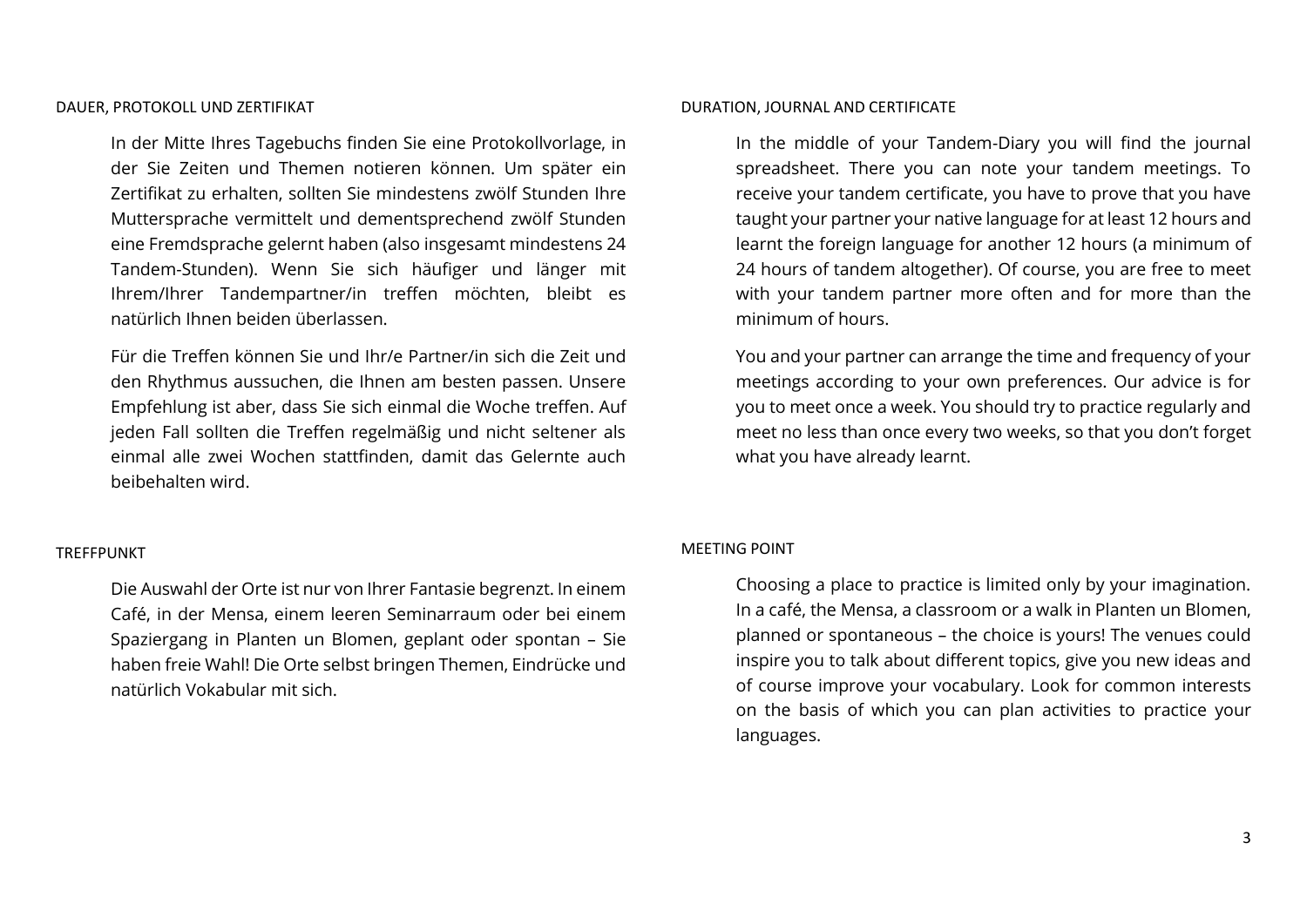#### THEMEN

Die Auswahl an Themen ist unbegrenzt. Allgemeine Themen, wie Hobbies, Studium, Küche in der Heimat oder aber konkrete Alltagssituationen, wie z. B. die Bestellung im Restaurant, sind besonders am Anfang, wenn Sie sich kennen lernen, hilfreich. Danach können Sie je nach Interesse auch konkrete Themen festlegen. Weitere Quellen zur Inspiration sind z. B. Lehrbücher in der jeweiligen Sprache, Zeitungsartikeln, Bilder, Bücher usw.

### TOPICS

The choice of topics is unlimited. Speaking about common topics like hobbies, studies, cuisine or practical everyday situations, such as how to order food in a restaurant, are very helpful in getting to know each other. Later on, when you know what your interests are, you can choose more specific topics. You can get some more material for conversation from language schoolbooks, newspaper articles, pictures, books etc.

#### SPRACHENAUFTEILUNG

Beim Tandem ist es wichtig, dass Sie die Zeit für beide Sprachen gerecht aufteilen, damit Sie beide gleich viel vom Tandem profitieren. Ob Sie in einem Treffen beide Sprachen üben oder bei jedem Treffen abwechselnd eine Sprache verwenden, ist Ihnen überlassen. Versuchen Sie aber, soweit es geht, keine dritte Sprache als Hilfssprache zu benutzen (z. B. kein Englisch).

#### LANGUAGE DIVISION

In order to get the best out of Tandem, you should divide the time for each language accordingly. It is up to you to decide whether you want to practice both languages in a single meeting or choose one language and take turn in the next meeting. Try not to use a third language to help you (for example English).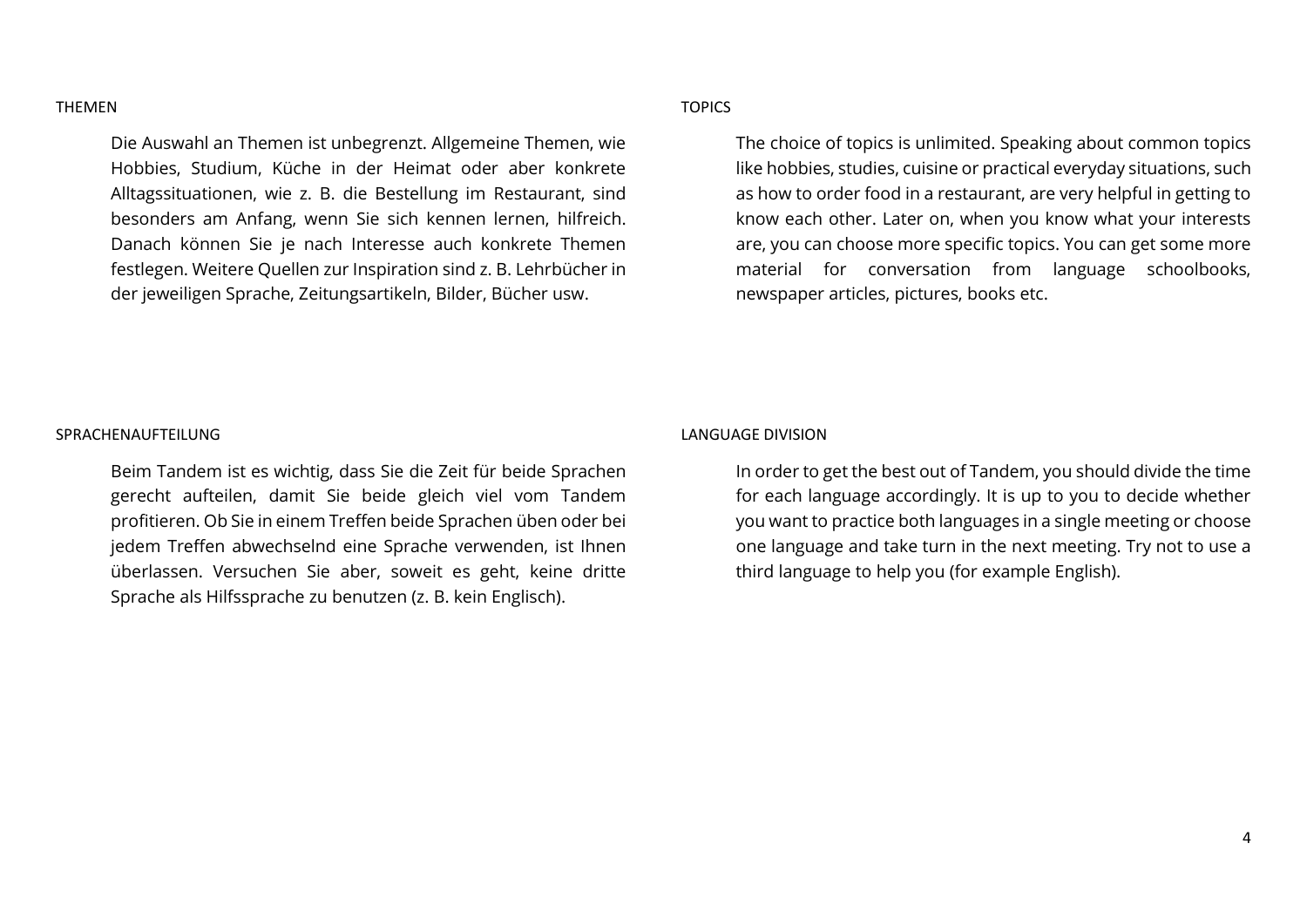ZIELE

Es ist sinnvoll, wenn Sie sich Ziele setzen. Suchen Sie sich hierfür solche Ziele, die Sie am Ende des Semesters in der Fremdsprache erreichen möchten. Danach versuchen Sie, Ihre Bedürfnisse und die Ihres Partners / Ihrer Partnerin so klar wie möglich zu formulieren. Einige Beispiele für Ziele sind:

GOALS

It is useful to set some goals. Set yourself goals that you would like to achieve in the foreign language at the end of the semester. Afterwards, you will try to determine your needs and those of your partner as clear as possible. Some possible goals are:

| Ich will<br>Small Talk in der<br>Sprache üben.<br>mehr über die<br>Politik des Landes<br>erfahren und mein<br>Vokabular zu dem<br>Thema erweitern. | meine Grammatik<br>verbessern.<br>diese Sprache lo-<br>ckerer sprechen kön-<br>nen. | I would like to<br>be able to make<br>small talk.<br>learn more about<br>the country spolitics<br>and more vocabu-<br>lary on this topic. | improve my gram-<br>mar.<br>speak with ease. |
|----------------------------------------------------------------------------------------------------------------------------------------------------|-------------------------------------------------------------------------------------|-------------------------------------------------------------------------------------------------------------------------------------------|----------------------------------------------|
|                                                                                                                                                    |                                                                                     |                                                                                                                                           |                                              |

Ihre Ziele können Sie in Ihr Protokoll-Blatt eintragen (S. 6) und am Ende des Semesters überprüfen, ob Sie sie auch tatsächlich erreicht haben. Wichtig ist, dass Sie sich realistische Ziele setzen. Vergessen Sie bitte nicht, dass Tandem kein Sprachkurs ist und Ihr Partner / Ihre Partnerin keine ausgebildete Lehrkraft. Ihr eigenes Lernen liegt in Ihren Händen!

You can write down your aims in the journal sheet (page 6) and check at the end of the semester whether you have achieved them. It is important that you set yourself realistic goals. Don't forget that tandem is not a language course and your partner is not a professional teacher. The way you learn lies in your hands.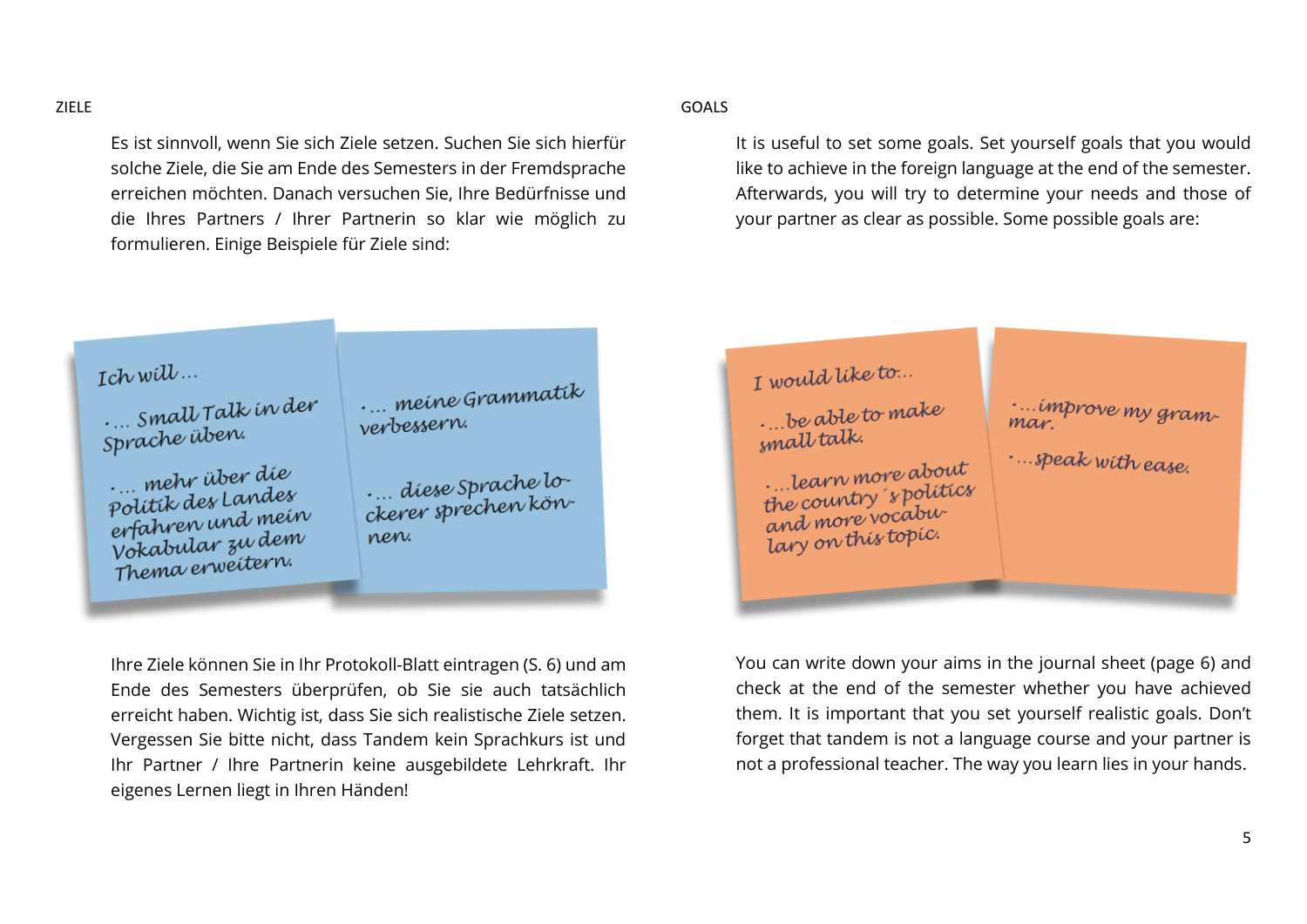### TANDEM-PROTOKOLL Teil 1 TANDEM JOURNAL Part 1

### Ich lerne

I learn:

(Fremdsprache | Foreign Language)

# Mein/e Tandem-Partner/in

My tandem partner:

(Name | Name)

\_\_\_\_\_\_\_\_\_\_\_\_\_\_\_\_\_\_\_\_\_\_\_\_\_\_\_\_\_\_\_\_\_\_\_\_\_\_\_\_\_\_\_\_\_\_\_\_\_\_\_\_\_\_\_\_\_\_

\_\_\_\_\_\_\_\_\_\_\_\_\_\_\_\_\_\_\_\_\_\_\_\_\_\_\_\_\_\_\_\_\_\_\_\_\_\_\_\_\_\_\_\_\_\_\_\_\_\_\_\_\_\_\_\_\_\_\_\_\_\_\_\_\_\_\_

\_\_\_\_\_\_\_\_\_\_\_\_\_\_\_\_\_\_\_\_\_\_\_\_\_\_\_\_\_\_\_\_\_\_\_\_\_\_\_\_\_\_\_\_\_\_\_\_\_\_\_\_\_\_\_\_\_\_\_\_\_\_\_\_\_\_\_\_\_\_\_\_\_\_ \_\_\_\_\_\_\_\_\_\_\_\_\_\_\_\_\_\_\_\_\_\_\_\_\_\_\_\_\_\_\_\_\_\_\_\_\_\_\_\_\_\_\_\_\_\_\_\_\_\_\_\_\_\_\_\_\_\_\_\_\_\_\_\_\_\_\_\_\_\_\_\_\_\_ \_\_\_\_\_\_\_\_\_\_\_\_\_\_\_\_\_\_\_\_\_\_\_\_\_\_\_\_\_\_\_\_\_\_\_\_\_\_\_\_\_\_\_\_\_\_\_\_\_\_\_\_\_\_\_\_\_\_\_\_\_\_\_\_\_\_\_\_\_\_\_\_\_\_ \_\_\_\_\_\_\_\_\_\_\_\_\_\_\_\_\_\_\_\_\_\_\_\_\_\_\_\_\_\_\_\_\_\_\_\_\_\_\_\_\_\_\_\_\_\_\_\_\_\_\_\_\_\_\_\_\_\_\_\_\_\_\_\_\_\_\_\_\_\_\_\_\_\_ \_\_\_\_\_\_\_\_\_\_\_\_\_\_\_\_\_\_\_\_\_\_\_\_\_\_\_\_\_\_\_\_\_\_\_\_\_\_\_\_\_\_\_\_\_\_\_\_\_\_\_\_\_\_\_\_\_\_\_\_\_\_\_\_\_\_\_\_\_\_\_\_\_\_ \_\_\_\_\_\_\_\_\_\_\_\_\_\_\_\_\_\_\_\_\_\_\_\_\_\_\_\_\_\_\_\_\_\_\_\_\_\_\_\_\_\_\_\_\_\_\_\_\_\_\_\_\_\_\_\_\_\_\_\_\_\_\_\_\_\_\_\_\_\_\_\_\_\_ \_\_\_\_\_\_\_\_\_\_\_\_\_\_\_\_\_\_\_\_\_\_\_\_\_\_\_\_\_\_\_\_\_\_\_\_\_\_\_\_\_\_\_\_\_\_\_\_\_\_\_\_\_\_\_\_\_\_\_\_\_\_\_\_\_\_\_\_\_\_\_\_\_\_

# Meine Ziele

My goals:



Diese Seite muss im International Office der HAW Hamburg abgegeben werden. | This page has to be handed in at International Office at HAW Hamburg [\(sprachtandem@haw](mailto:sprachtandem@haw-hamburg.de)[hamburg.de\)](mailto:sprachtandem@haw-hamburg.de).

#### MUTTERSPRACHE VS. FREMDSPRACHE

Wenn Ihre Muttersprache gesprochen wird, sollten Sie eher passiv bleiben – zuhören und helfen, wenn es nötig ist. In der Fremdsprache können Sie das Thema bestimmen und das Gespräch in die Richtung lenken, die für Sie wichtig und interessant ist. Ihr Tandempartner / Ihre Tandempartnerin beantwortet Fragen und unterstützt Sie, wenn Sie nach den richtigen Wörtern suchen.

### NATIVE VS. FOREIGN LANGUAGE

When you are practicing your mother tongue, you should be the passive one. This means that you should listen more and help only when it is really needed. When it is time for you to practice the foreign language, you can decide what you want to talk about according to your own interests and needs. Your tandem partner can answer your questions and help you when you are looking for the right words.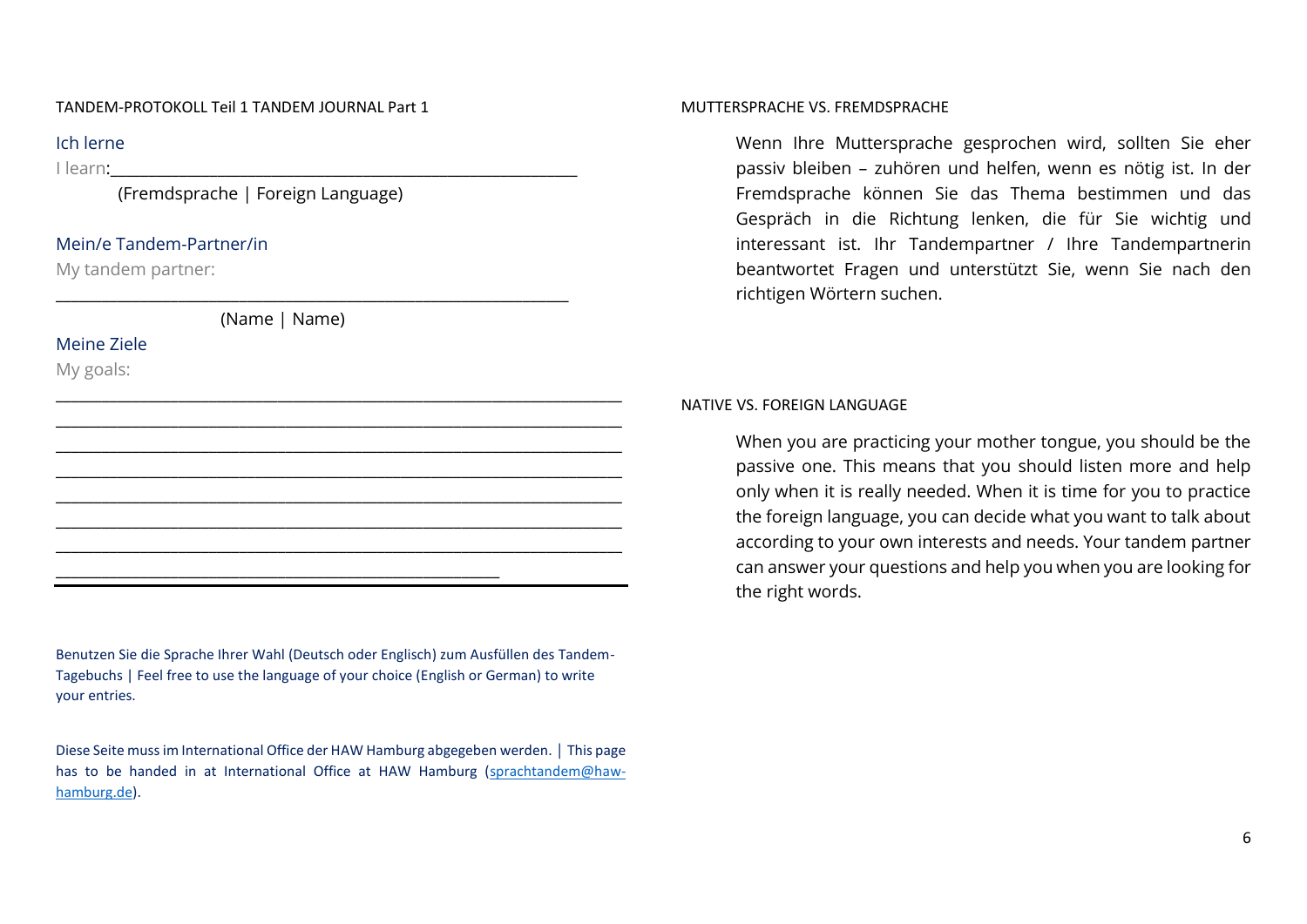#### **VORBEREITUNG**

Um die Stunden effizienter zu nutzen und schnelle Ergebnisse zu erzielen, ist es empfehlenswert, sich auf das Treffen vorzubereiten. Insbesondere, wenn Sie oder Ihr/e Tandempartner/in immer noch unsicher in der Fremdsprache sind, können Sie sich vorab Themen überlegen. So können Sie sich bis zur nächsten Sitzung vorbereiten und das nötigte Vokabular und die Grammatik nachschlagen oder auffrischen. Für hilfreiche Lehrmaterialien und Tipps siehe Seite 8.

#### KORREKTUR

Ständiges Korrigieren oder ins Wort fallen können die Kommunikation stören. Andererseits wird das Lernen durch das Korrigieren unterstützt. Sie sollten am besten vorab gemeinsam darüber sprechen, wie und wann ein Fehler korrigiert werden soll - unmittelbar nachdem er aufgetreten ist oder als Teil eines Feedbacks am Ende des Treffens. Sie können z. B. Ihre/n Tandempartner/in korrigieren, wenn ein Fehler häufiger auftritt oder wenn er/sie nach dem richtigen Wort sucht. Nicht vergessen – taktvoll sein und zwischendurch Lob aussprechen! Fehler können auch korrigiert werden, indem man zum Beispiel wiederholt im Gespräch korrekt ausspricht, was der/die andere falsch ausgesprochen hat, ohne auf den Fehler explizit hinzuweisen. Weiter kann man typische Fehler auch notieren und die Notizen gemeinsam am Ende des Treffens besprechen.

#### PREPARATION

In order to use your time more efficiently and to achieve quicker results, it is advisable for you to prepare for your meetings. Especially if you or your tandem partner are not that fluent in the foreign language yet, you should pick topics in advance. This way you can learn or refresh some vocabulary as well as grammar for your next meeting. For some tips for useful learning materials please have a look at page 8.

### **CORRECTIONS**

On the one hand, if you are correcting your tandem partner every time he/she makes a mistake, you are interrupting the communication. On the other hand, to correct means to teach. That's why it is advisable for you to decide together in advance how and when mistakes should be corrected – immediately after one makes them or at the end of the meeting as a part of a feedback. You can correct your tandem partner if he/she makes a particular mistake very often or is not finding the right words. Keep in mind – be tactful and don´t forget to praise his/her achievements! Mistakes can be corrected, for instance if during the conversation the partner repeats what the other partner said incorrectly, without pointing out the error directly. Or when the partners write down typical mistakes during the talk and discuss them at the end of the session.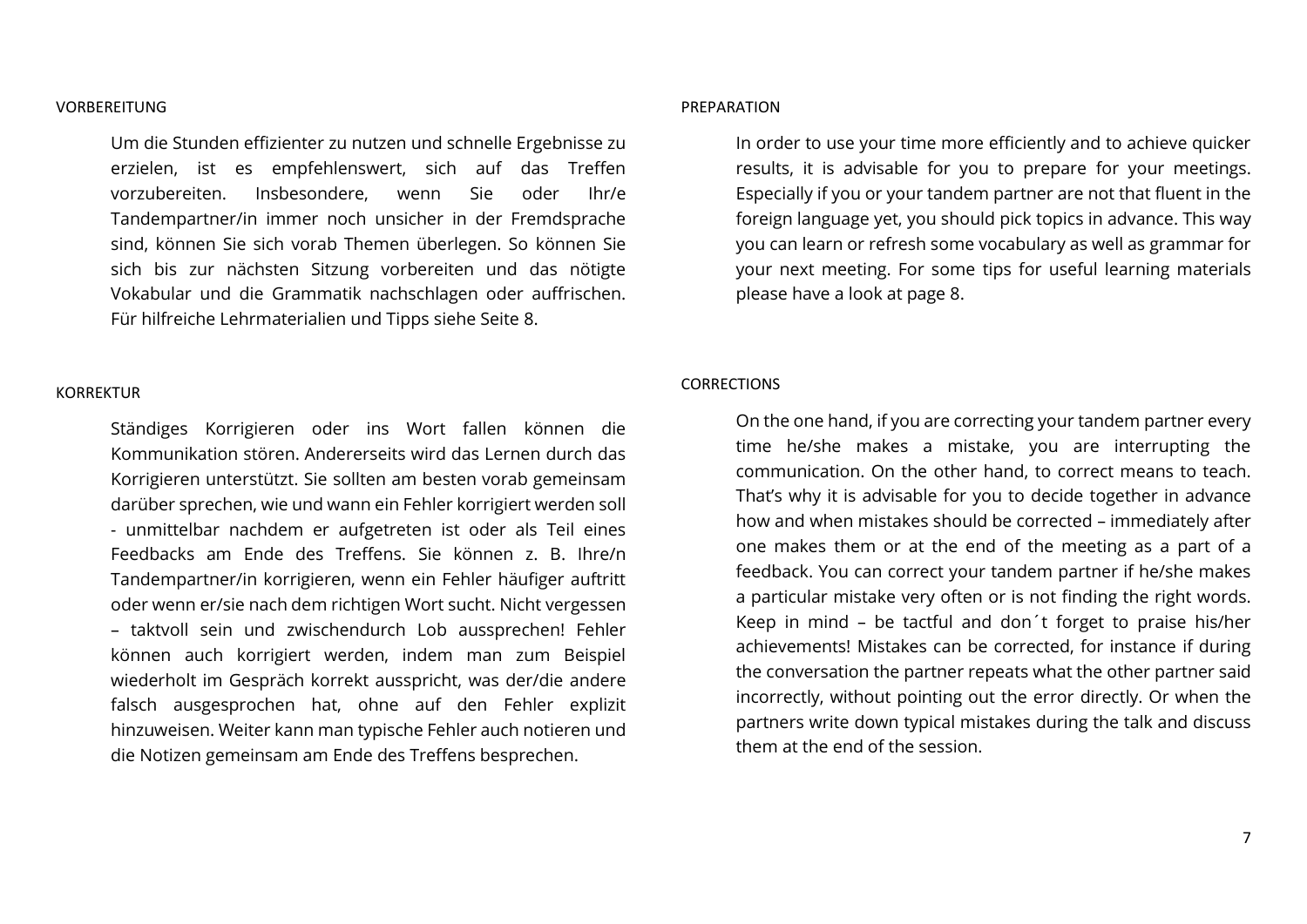#### MATERIALIEN

Falls Sie zurzeit einen Sprachkurs besuchen oder Lernbücher von früher haben, können Sie sie gut beim Tandem einsetzen. Es gibt viele verschiedene Lernmaterialien zu kaufen, oftmals sind sie aber sehr teuer. Eine kostengünstige Variante ist die Jahreskarte für die Bücherhalle, wo man sich viele verschieden Medien in der gesuchten Sprache ausliehen kann. Die Jahreskarte kostet zwischen 15 und 20 Euro. Siehe mehr unter: buecherhallen.de.

Im Internet können Sie auch Einiges finden. Unser Tipp ist: seagull-tandem.eu.

#### WIE LANGE SOLLTEN WIR LINS TREFFEN?

Idealerweise sollte jedes Treffen zwei Stunden lang sein. Somit kann in der ersten Hälfte der Zeit in der einen Sprache gesprochen werden und in der zweiten Hälfte in der anderen Sprache.

### RESPEKT

Halten Sie sich an Vereinbarungen und kommen pünktlich zu den Treffen. Respektieren Sie Ihre Partnerin / Ihren Partner und ihre/seine Wünsche, Entscheidungen, Sichtweisen und versuchen Sie, sie/ihn zu verstehen.

### MATERIAL

If you visit a language course at the moment or have some language textbooks from school, you can also use them in your tandem. There are many different learning materials to buy but usually they cost a lot. A cheaper alternative is to get a library card from the public library, the Bücherhalle. There you can lend different media in the languages of your choice. An annual ticket costs between 15 and 20 Euros. Find out more at buecherhallen.de.

You can also find a lot of helpful learning materials on the internet. Our recommendation is: seagull-tandem.eu.

#### HOW LONG SHOULD WE MEET?

Ideally, each meeting should last two hours. This way you can use one language in the first part and the other language in the second part of your meeting.

### RESPECT

Stick to agreements and get to the meetings on time. Respect your partner and his / her desires, decisions, points of view and try to understand them.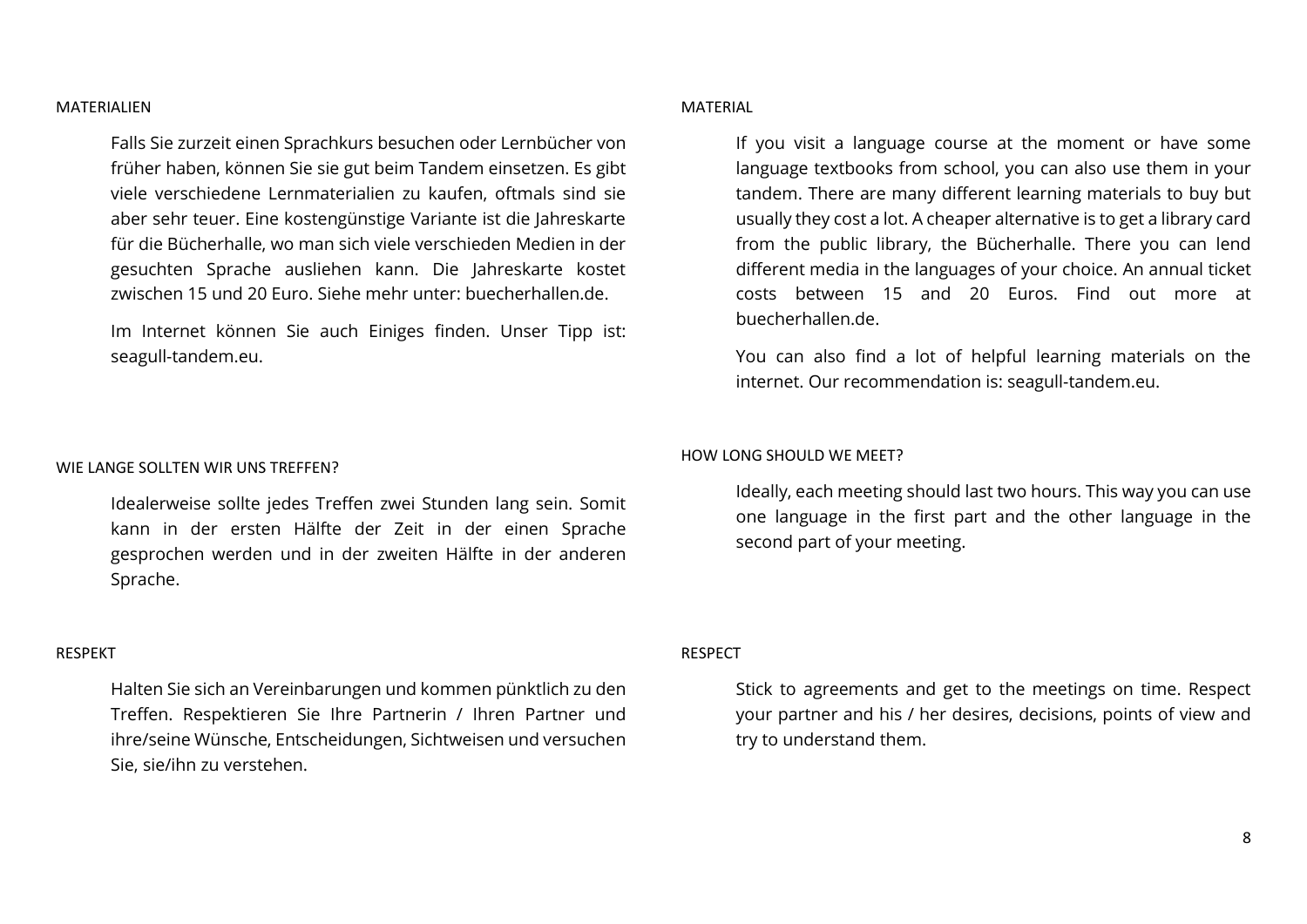Datum und verwendete Sprachen | Date and languages used

\_\_\_\_\_\_\_\_\_\_\_\_\_\_\_\_\_\_\_\_\_\_\_\_\_\_\_\_\_\_\_\_\_\_\_\_\_\_\_\_\_\_\_\_\_\_\_\_\_\_\_\_\_\_\_\_\_\_\_\_\_\_\_\_\_\_\_

\_\_\_\_\_\_\_\_\_\_\_\_\_\_\_\_\_\_\_\_\_\_\_\_\_\_\_\_\_\_\_\_\_\_\_\_\_\_\_\_\_\_\_\_\_\_\_\_\_\_\_\_\_\_\_\_\_\_\_\_\_\_\_\_\_\_\_

Meine heutigen Ziele | Today's objectives

Was haben wir heute gemacht und welche Hilfsmittel haben wir dabei verwendet? | What did we do today and which material did we use?

Kulturelle Informationen | Cultural information

Selbstbeobachtung | Self-evaluation

Wobei hat Ihr/e Tandem-Partner/in Sie heute unterstützen können? | How did your tandem partner support you today?

\_\_\_\_\_\_\_\_\_\_\_\_\_\_\_\_\_\_\_\_\_\_\_\_\_\_\_\_\_\_\_\_\_\_\_\_\_\_\_\_\_\_\_\_\_\_\_\_\_\_\_\_\_\_\_\_\_\_\_\_\_\_\_\_\_\_\_

\_\_\_\_\_\_\_\_\_\_\_\_\_\_\_\_\_\_\_\_\_\_\_\_\_\_\_\_\_\_\_\_\_\_\_\_\_\_\_\_\_\_\_\_\_\_\_\_\_\_\_\_\_\_\_\_\_\_\_\_\_\_\_\_\_\_\_

\_\_\_\_\_\_\_\_\_\_\_\_\_\_\_\_\_\_\_\_\_\_\_\_\_\_\_\_\_\_\_\_\_\_\_\_\_\_\_\_\_\_\_\_\_\_\_\_\_\_\_\_\_\_\_\_\_\_\_\_\_\_\_\_\_\_\_

\_\_\_\_\_\_\_\_\_\_\_\_\_\_\_\_\_\_\_\_\_\_\_\_\_\_\_\_\_\_\_\_\_\_\_\_\_\_\_\_\_\_\_\_\_\_\_\_\_\_\_\_\_\_\_\_\_\_\_\_\_\_\_\_\_\_\_

Unterschrift Ihres Tandem-Partners | Signature of your tandem partner

Neue Vokabeln und Ausdrücke | New vocabulary and expressions

\_\_\_\_\_\_\_\_\_\_\_\_\_\_\_\_\_\_\_\_\_\_\_\_\_\_\_\_\_\_\_\_\_\_\_\_\_\_\_\_\_\_\_\_\_\_\_\_\_\_\_\_\_\_\_\_\_\_\_\_\_\_\_\_\_\_\_

Grammatik und Aussprache | Grammar and pronunciation

\_\_\_\_\_\_\_\_\_\_\_\_\_\_\_\_\_\_\_\_\_\_\_\_\_\_\_\_\_\_\_\_\_\_\_\_\_\_\_\_\_\_\_\_\_\_\_\_\_\_\_\_\_\_\_\_\_\_\_\_\_\_\_\_\_\_\_

\_\_\_\_\_\_\_\_\_\_\_\_\_\_\_\_\_\_\_\_\_\_\_\_\_\_\_\_\_\_\_\_\_\_\_\_\_\_\_\_\_\_\_\_\_\_\_\_\_\_\_\_\_\_\_\_\_\_\_\_\_\_\_\_\_\_\_

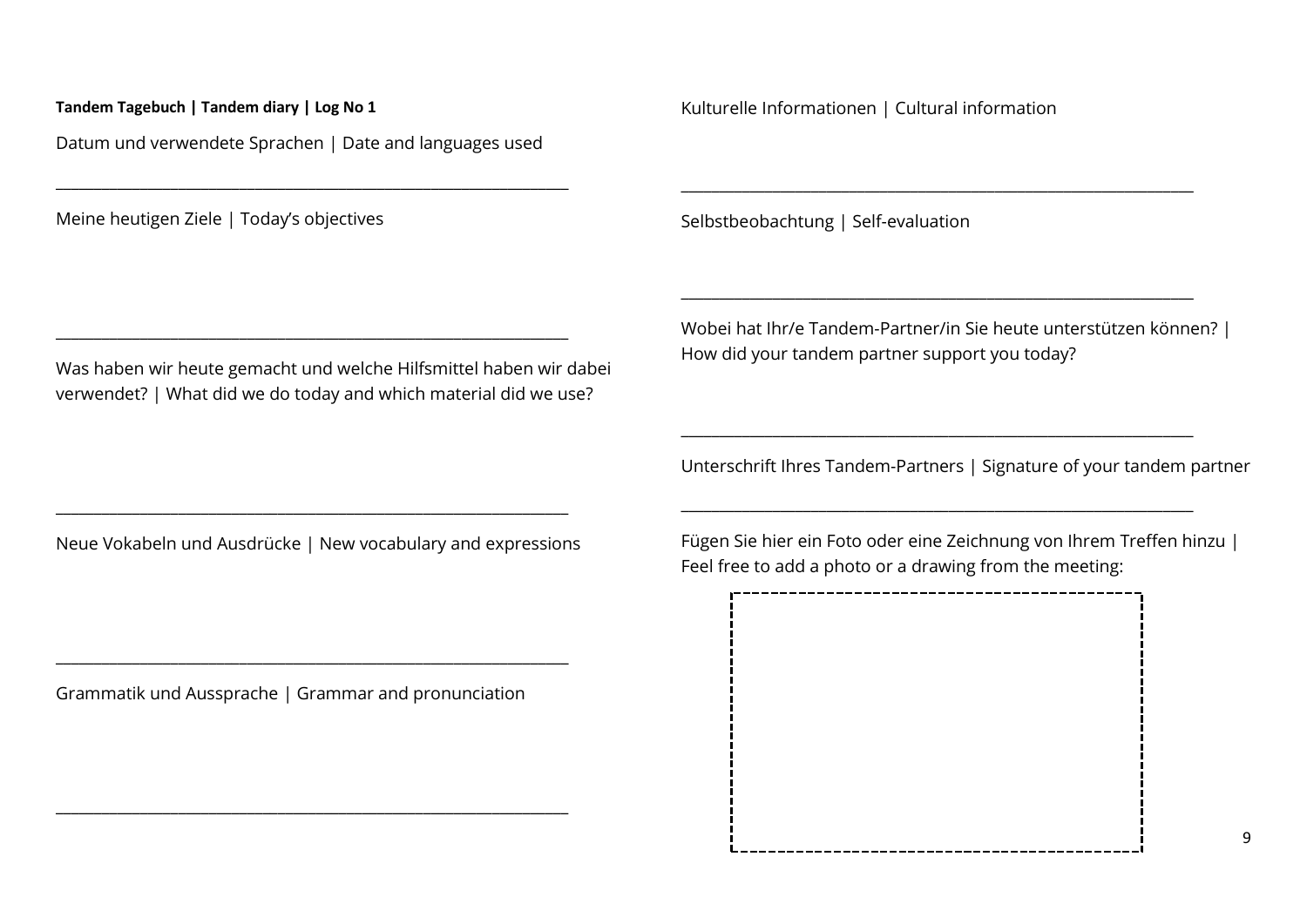Datum und verwendete Sprachen | Date and languages used

\_\_\_\_\_\_\_\_\_\_\_\_\_\_\_\_\_\_\_\_\_\_\_\_\_\_\_\_\_\_\_\_\_\_\_\_\_\_\_\_\_\_\_\_\_\_\_\_\_\_\_\_\_\_\_\_\_\_\_\_\_\_\_\_\_\_\_

\_\_\_\_\_\_\_\_\_\_\_\_\_\_\_\_\_\_\_\_\_\_\_\_\_\_\_\_\_\_\_\_\_\_\_\_\_\_\_\_\_\_\_\_\_\_\_\_\_\_\_\_\_\_\_\_\_\_\_\_\_\_\_\_\_\_\_

Meine heutigen Ziele | Today's objectives

Was haben wir heute gemacht und welche Hilfsmittel haben wir dabei verwendet? | What did we do today and which material did we use?

Kulturelle Informationen | Cultural information

Selbstbeobachtung | Self-evaluation

Wobei hat Ihr/e Tandem-Partner/in Sie heute unterstützen können? | How did your tandem partner support you today?

\_\_\_\_\_\_\_\_\_\_\_\_\_\_\_\_\_\_\_\_\_\_\_\_\_\_\_\_\_\_\_\_\_\_\_\_\_\_\_\_\_\_\_\_\_\_\_\_\_\_\_\_\_\_\_\_\_\_\_\_\_\_\_\_\_\_\_

\_\_\_\_\_\_\_\_\_\_\_\_\_\_\_\_\_\_\_\_\_\_\_\_\_\_\_\_\_\_\_\_\_\_\_\_\_\_\_\_\_\_\_\_\_\_\_\_\_\_\_\_\_\_\_\_\_\_\_\_\_\_\_\_\_\_\_

\_\_\_\_\_\_\_\_\_\_\_\_\_\_\_\_\_\_\_\_\_\_\_\_\_\_\_\_\_\_\_\_\_\_\_\_\_\_\_\_\_\_\_\_\_\_\_\_\_\_\_\_\_\_\_\_\_\_\_\_\_\_\_\_\_\_\_

\_\_\_\_\_\_\_\_\_\_\_\_\_\_\_\_\_\_\_\_\_\_\_\_\_\_\_\_\_\_\_\_\_\_\_\_\_\_\_\_\_\_\_\_\_\_\_\_\_\_\_\_\_\_\_\_\_\_\_\_\_\_\_\_\_\_\_

Unterschrift Ihres Tandem-Partners | Signature of your tandem partner

Neue Vokabeln und Ausdrücke | New vocabulary and expressions

\_\_\_\_\_\_\_\_\_\_\_\_\_\_\_\_\_\_\_\_\_\_\_\_\_\_\_\_\_\_\_\_\_\_\_\_\_\_\_\_\_\_\_\_\_\_\_\_\_\_\_\_\_\_\_\_\_\_\_\_\_\_\_\_\_\_\_

Grammatik und Aussprache | Grammar and pronunciation

\_\_\_\_\_\_\_\_\_\_\_\_\_\_\_\_\_\_\_\_\_\_\_\_\_\_\_\_\_\_\_\_\_\_\_\_\_\_\_\_\_\_\_\_\_\_\_\_\_\_\_\_\_\_\_\_\_\_\_\_\_\_\_\_\_\_\_

\_\_\_\_\_\_\_\_\_\_\_\_\_\_\_\_\_\_\_\_\_\_\_\_\_\_\_\_\_\_\_\_\_\_\_\_\_\_\_\_\_\_\_\_\_\_\_\_\_\_\_\_\_\_\_\_\_\_\_\_\_\_\_\_\_\_\_

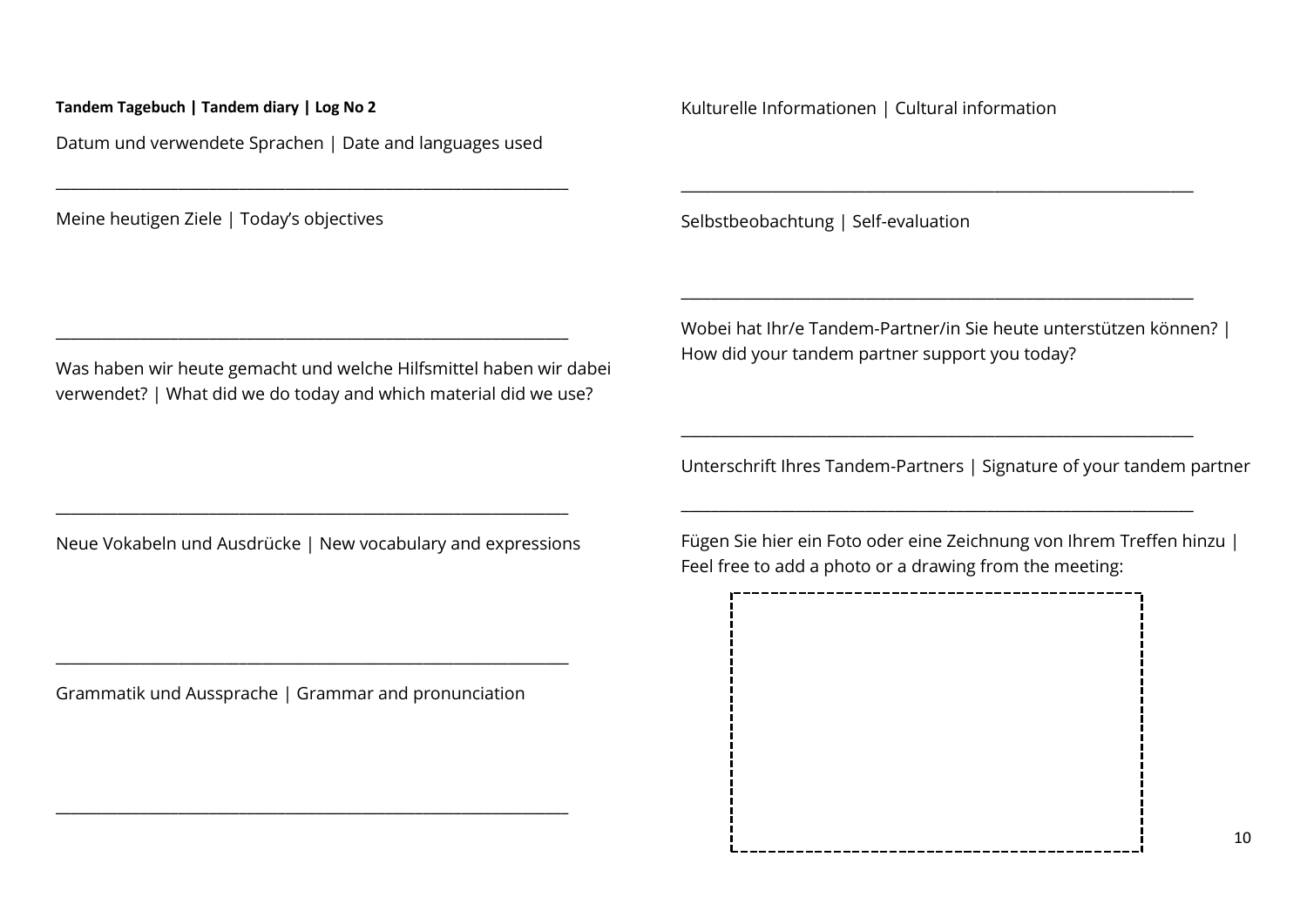Datum und verwendete Sprachen | Date and languages used

\_\_\_\_\_\_\_\_\_\_\_\_\_\_\_\_\_\_\_\_\_\_\_\_\_\_\_\_\_\_\_\_\_\_\_\_\_\_\_\_\_\_\_\_\_\_\_\_\_\_\_\_\_\_\_\_\_\_\_\_\_\_\_\_\_\_\_

\_\_\_\_\_\_\_\_\_\_\_\_\_\_\_\_\_\_\_\_\_\_\_\_\_\_\_\_\_\_\_\_\_\_\_\_\_\_\_\_\_\_\_\_\_\_\_\_\_\_\_\_\_\_\_\_\_\_\_\_\_\_\_\_\_\_\_

Meine heutigen Ziele | Today's objectives

Was haben wir heute gemacht und welche Hilfsmittel haben wir dabei verwendet? | What did we do today and which material did we use?

Kulturelle Informationen | Cultural information

Selbstbeobachtung | Self-evaluation

Wobei hat Ihr/e Tandem-Partner/in Sie heute unterstützen können? | How did your tandem partner support you today?

\_\_\_\_\_\_\_\_\_\_\_\_\_\_\_\_\_\_\_\_\_\_\_\_\_\_\_\_\_\_\_\_\_\_\_\_\_\_\_\_\_\_\_\_\_\_\_\_\_\_\_\_\_\_\_\_\_\_\_\_\_\_\_\_\_\_\_

\_\_\_\_\_\_\_\_\_\_\_\_\_\_\_\_\_\_\_\_\_\_\_\_\_\_\_\_\_\_\_\_\_\_\_\_\_\_\_\_\_\_\_\_\_\_\_\_\_\_\_\_\_\_\_\_\_\_\_\_\_\_\_\_\_\_\_

\_\_\_\_\_\_\_\_\_\_\_\_\_\_\_\_\_\_\_\_\_\_\_\_\_\_\_\_\_\_\_\_\_\_\_\_\_\_\_\_\_\_\_\_\_\_\_\_\_\_\_\_\_\_\_\_\_\_\_\_\_\_\_\_\_\_\_

\_\_\_\_\_\_\_\_\_\_\_\_\_\_\_\_\_\_\_\_\_\_\_\_\_\_\_\_\_\_\_\_\_\_\_\_\_\_\_\_\_\_\_\_\_\_\_\_\_\_\_\_\_\_\_\_\_\_\_\_\_\_\_\_\_\_\_

Unterschrift Ihres Tandem-Partners | Signature of your tandem partner

Neue Vokabeln und Ausdrücke | New vocabulary and expressions

\_\_\_\_\_\_\_\_\_\_\_\_\_\_\_\_\_\_\_\_\_\_\_\_\_\_\_\_\_\_\_\_\_\_\_\_\_\_\_\_\_\_\_\_\_\_\_\_\_\_\_\_\_\_\_\_\_\_\_\_\_\_\_\_\_\_\_

Grammatik und Aussprache | Grammar and pronunciation

\_\_\_\_\_\_\_\_\_\_\_\_\_\_\_\_\_\_\_\_\_\_\_\_\_\_\_\_\_\_\_\_\_\_\_\_\_\_\_\_\_\_\_\_\_\_\_\_\_\_\_\_\_\_\_\_\_\_\_\_\_\_\_\_\_\_\_

\_\_\_\_\_\_\_\_\_\_\_\_\_\_\_\_\_\_\_\_\_\_\_\_\_\_\_\_\_\_\_\_\_\_\_\_\_\_\_\_\_\_\_\_\_\_\_\_\_\_\_\_\_\_\_\_\_\_\_\_\_\_\_\_\_\_\_

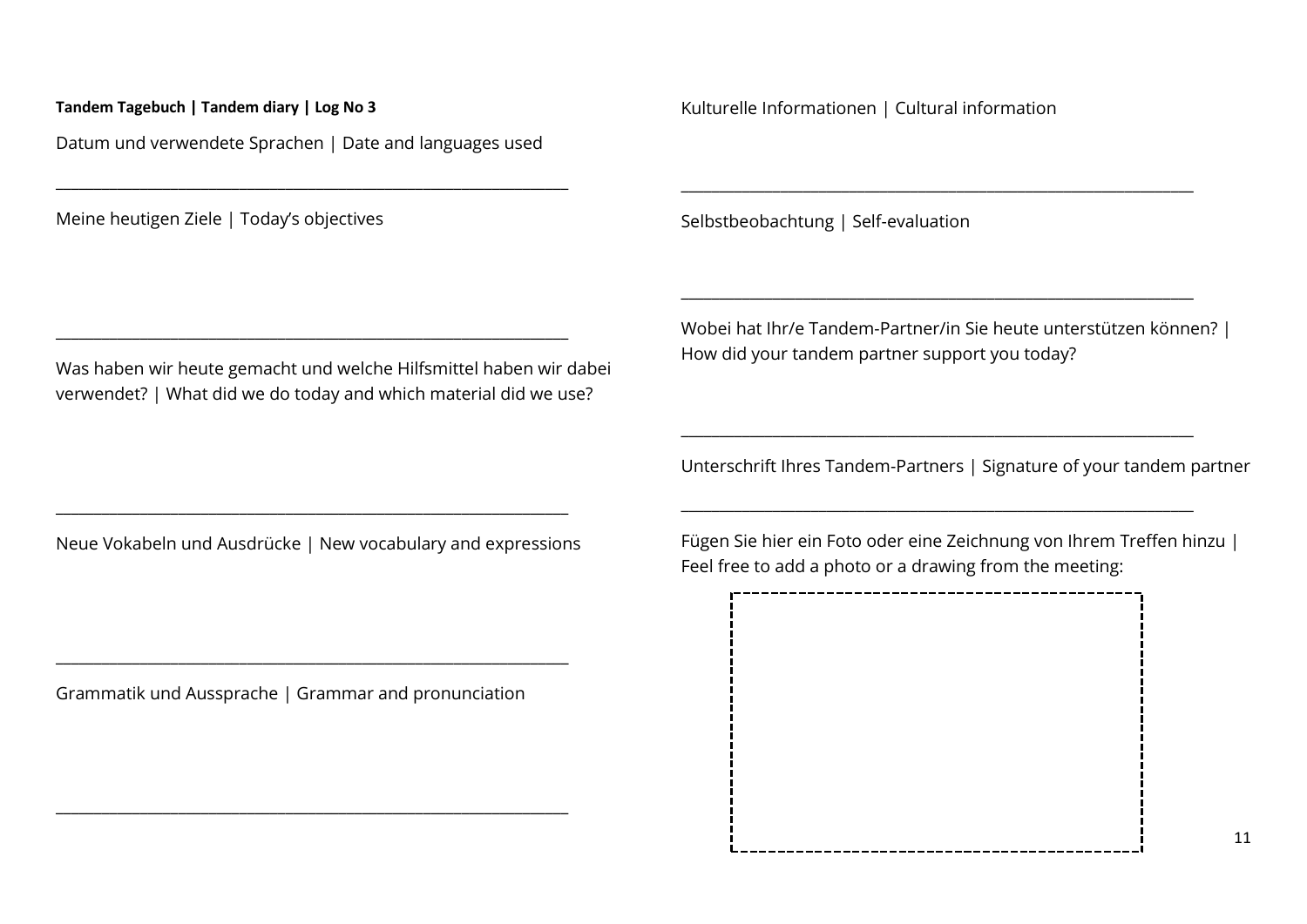Datum und verwendete Sprachen | Date and languages used

\_\_\_\_\_\_\_\_\_\_\_\_\_\_\_\_\_\_\_\_\_\_\_\_\_\_\_\_\_\_\_\_\_\_\_\_\_\_\_\_\_\_\_\_\_\_\_\_\_\_\_\_\_\_\_\_\_\_\_\_\_\_\_\_\_\_\_

\_\_\_\_\_\_\_\_\_\_\_\_\_\_\_\_\_\_\_\_\_\_\_\_\_\_\_\_\_\_\_\_\_\_\_\_\_\_\_\_\_\_\_\_\_\_\_\_\_\_\_\_\_\_\_\_\_\_\_\_\_\_\_\_\_\_\_

Meine heutigen Ziele | Today's objectives

Was haben wir heute gemacht und welche Hilfsmittel haben wir dabei verwendet? | What did we do today and which material did we use?

Kulturelle Informationen | Cultural information

Selbstbeobachtung | Self-evaluation

Wobei hat Ihr/e Tandem-Partner/in Sie heute unterstützen können? | How did your tandem partner support you today?

\_\_\_\_\_\_\_\_\_\_\_\_\_\_\_\_\_\_\_\_\_\_\_\_\_\_\_\_\_\_\_\_\_\_\_\_\_\_\_\_\_\_\_\_\_\_\_\_\_\_\_\_\_\_\_\_\_\_\_\_\_\_\_\_\_\_\_

\_\_\_\_\_\_\_\_\_\_\_\_\_\_\_\_\_\_\_\_\_\_\_\_\_\_\_\_\_\_\_\_\_\_\_\_\_\_\_\_\_\_\_\_\_\_\_\_\_\_\_\_\_\_\_\_\_\_\_\_\_\_\_\_\_\_\_

\_\_\_\_\_\_\_\_\_\_\_\_\_\_\_\_\_\_\_\_\_\_\_\_\_\_\_\_\_\_\_\_\_\_\_\_\_\_\_\_\_\_\_\_\_\_\_\_\_\_\_\_\_\_\_\_\_\_\_\_\_\_\_\_\_\_\_

\_\_\_\_\_\_\_\_\_\_\_\_\_\_\_\_\_\_\_\_\_\_\_\_\_\_\_\_\_\_\_\_\_\_\_\_\_\_\_\_\_\_\_\_\_\_\_\_\_\_\_\_\_\_\_\_\_\_\_\_\_\_\_\_\_\_\_

Unterschrift Ihres Tandem-Partners | Signature of your tandem partner

Neue Vokabeln und Ausdrücke | New vocabulary and expressions

\_\_\_\_\_\_\_\_\_\_\_\_\_\_\_\_\_\_\_\_\_\_\_\_\_\_\_\_\_\_\_\_\_\_\_\_\_\_\_\_\_\_\_\_\_\_\_\_\_\_\_\_\_\_\_\_\_\_\_\_\_\_\_\_\_\_\_

Grammatik und Aussprache | Grammar and pronunciation

\_\_\_\_\_\_\_\_\_\_\_\_\_\_\_\_\_\_\_\_\_\_\_\_\_\_\_\_\_\_\_\_\_\_\_\_\_\_\_\_\_\_\_\_\_\_\_\_\_\_\_\_\_\_\_\_\_\_\_\_\_\_\_\_\_\_\_

\_\_\_\_\_\_\_\_\_\_\_\_\_\_\_\_\_\_\_\_\_\_\_\_\_\_\_\_\_\_\_\_\_\_\_\_\_\_\_\_\_\_\_\_\_\_\_\_\_\_\_\_\_\_\_\_\_\_\_\_\_\_\_\_\_\_\_

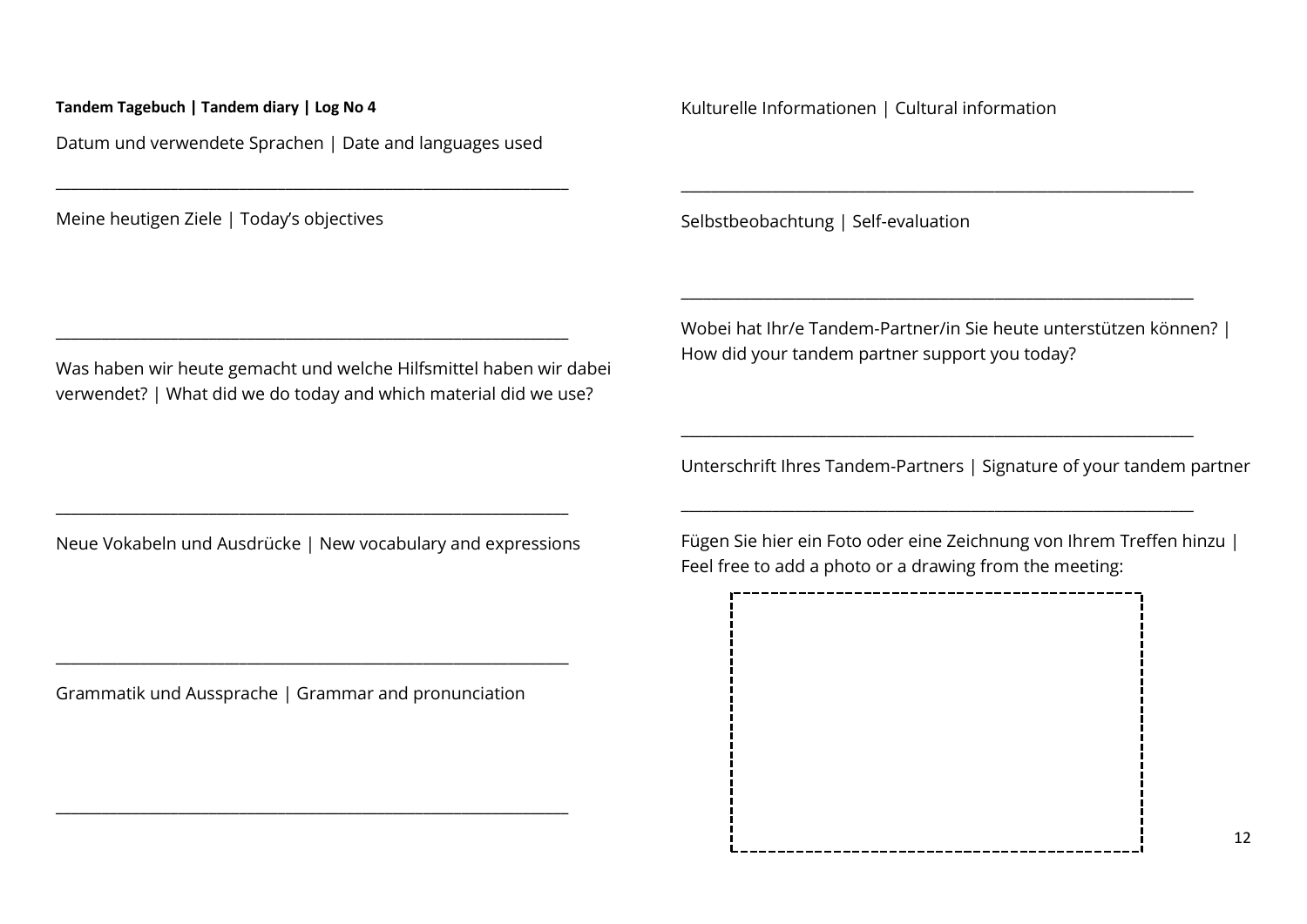Datum und verwendete Sprachen | Date and languages used

\_\_\_\_\_\_\_\_\_\_\_\_\_\_\_\_\_\_\_\_\_\_\_\_\_\_\_\_\_\_\_\_\_\_\_\_\_\_\_\_\_\_\_\_\_\_\_\_\_\_\_\_\_\_\_\_\_\_\_\_\_\_\_\_\_\_\_

\_\_\_\_\_\_\_\_\_\_\_\_\_\_\_\_\_\_\_\_\_\_\_\_\_\_\_\_\_\_\_\_\_\_\_\_\_\_\_\_\_\_\_\_\_\_\_\_\_\_\_\_\_\_\_\_\_\_\_\_\_\_\_\_\_\_\_

Meine heutigen Ziele | Today's objectives

Was haben wir heute gemacht und welche Hilfsmittel haben wir dabei verwendet? | What did we do today and which material did we use?

Kulturelle Informationen | Cultural information

Selbstbeobachtung | Self-evaluation

Wobei hat Ihr/e Tandem-Partner/in Sie heute unterstützen können? | How did your tandem partner support you today?

\_\_\_\_\_\_\_\_\_\_\_\_\_\_\_\_\_\_\_\_\_\_\_\_\_\_\_\_\_\_\_\_\_\_\_\_\_\_\_\_\_\_\_\_\_\_\_\_\_\_\_\_\_\_\_\_\_\_\_\_\_\_\_\_\_\_\_

\_\_\_\_\_\_\_\_\_\_\_\_\_\_\_\_\_\_\_\_\_\_\_\_\_\_\_\_\_\_\_\_\_\_\_\_\_\_\_\_\_\_\_\_\_\_\_\_\_\_\_\_\_\_\_\_\_\_\_\_\_\_\_\_\_\_\_

\_\_\_\_\_\_\_\_\_\_\_\_\_\_\_\_\_\_\_\_\_\_\_\_\_\_\_\_\_\_\_\_\_\_\_\_\_\_\_\_\_\_\_\_\_\_\_\_\_\_\_\_\_\_\_\_\_\_\_\_\_\_\_\_\_\_\_

\_\_\_\_\_\_\_\_\_\_\_\_\_\_\_\_\_\_\_\_\_\_\_\_\_\_\_\_\_\_\_\_\_\_\_\_\_\_\_\_\_\_\_\_\_\_\_\_\_\_\_\_\_\_\_\_\_\_\_\_\_\_\_\_\_\_\_

Unterschrift Ihres Tandem-Partners | Signature of your tandem partner

Neue Vokabeln und Ausdrücke | New vocabulary and expressions

\_\_\_\_\_\_\_\_\_\_\_\_\_\_\_\_\_\_\_\_\_\_\_\_\_\_\_\_\_\_\_\_\_\_\_\_\_\_\_\_\_\_\_\_\_\_\_\_\_\_\_\_\_\_\_\_\_\_\_\_\_\_\_\_\_\_\_

Grammatik und Aussprache | Grammar and pronunciation

\_\_\_\_\_\_\_\_\_\_\_\_\_\_\_\_\_\_\_\_\_\_\_\_\_\_\_\_\_\_\_\_\_\_\_\_\_\_\_\_\_\_\_\_\_\_\_\_\_\_\_\_\_\_\_\_\_\_\_\_\_\_\_\_\_\_\_

\_\_\_\_\_\_\_\_\_\_\_\_\_\_\_\_\_\_\_\_\_\_\_\_\_\_\_\_\_\_\_\_\_\_\_\_\_\_\_\_\_\_\_\_\_\_\_\_\_\_\_\_\_\_\_\_\_\_\_\_\_\_\_\_\_\_\_

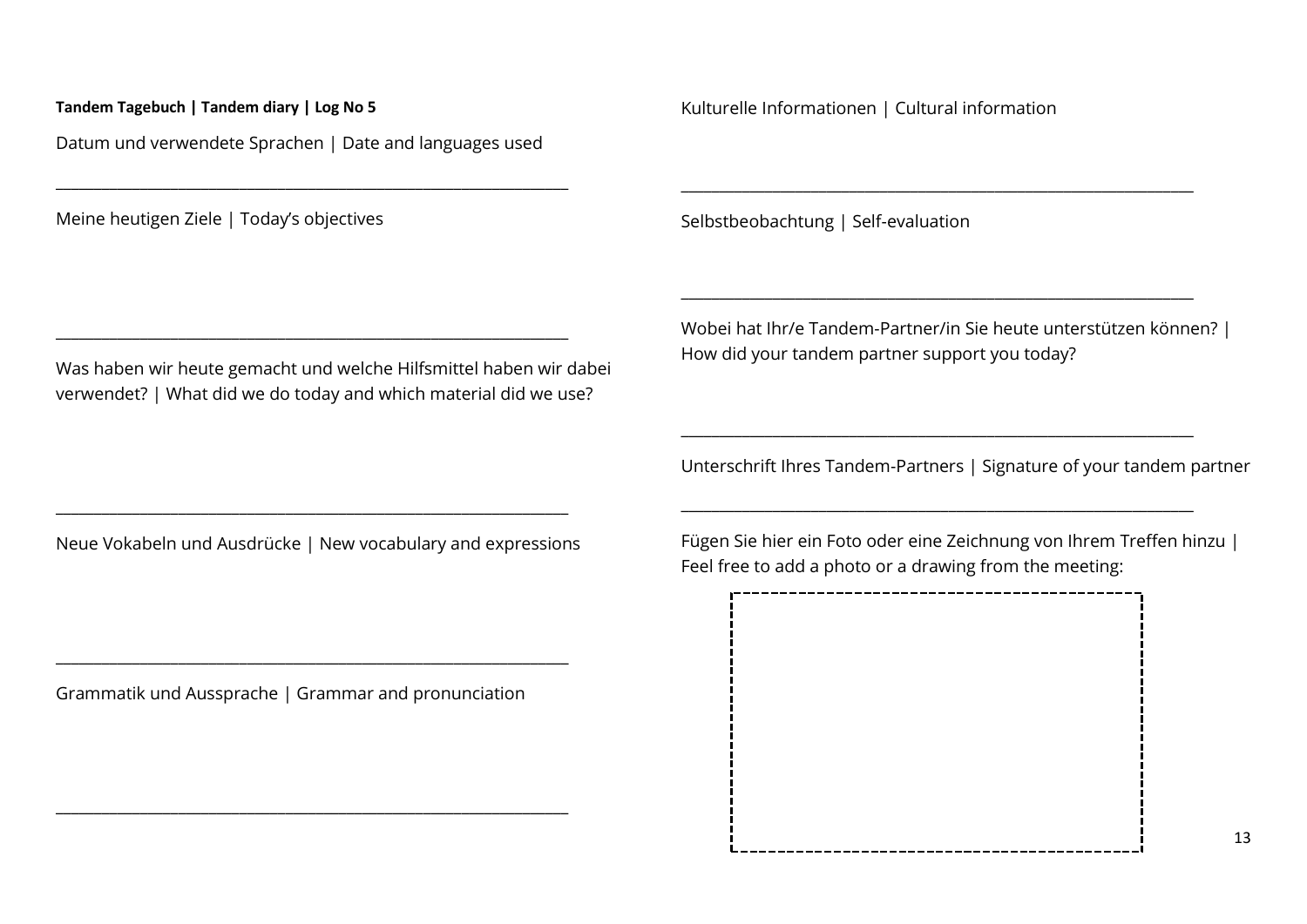Datum und verwendete Sprachen | Date and languages used

\_\_\_\_\_\_\_\_\_\_\_\_\_\_\_\_\_\_\_\_\_\_\_\_\_\_\_\_\_\_\_\_\_\_\_\_\_\_\_\_\_\_\_\_\_\_\_\_\_\_\_\_\_\_\_\_\_\_\_\_\_\_\_\_\_\_\_

\_\_\_\_\_\_\_\_\_\_\_\_\_\_\_\_\_\_\_\_\_\_\_\_\_\_\_\_\_\_\_\_\_\_\_\_\_\_\_\_\_\_\_\_\_\_\_\_\_\_\_\_\_\_\_\_\_\_\_\_\_\_\_\_\_\_\_

Meine heutigen Ziele | Today's objectives

Was haben wir heute gemacht und welche Hilfsmittel haben wir dabei verwendet? | What did we do today and which material did we use?

Kulturelle Informationen | Cultural information

Selbstbeobachtung | Self-evaluation

Wobei hat Ihr/e Tandem-Partner/in Sie heute unterstützen können? | How did your tandem partner support you today?

\_\_\_\_\_\_\_\_\_\_\_\_\_\_\_\_\_\_\_\_\_\_\_\_\_\_\_\_\_\_\_\_\_\_\_\_\_\_\_\_\_\_\_\_\_\_\_\_\_\_\_\_\_\_\_\_\_\_\_\_\_\_\_\_\_\_\_

\_\_\_\_\_\_\_\_\_\_\_\_\_\_\_\_\_\_\_\_\_\_\_\_\_\_\_\_\_\_\_\_\_\_\_\_\_\_\_\_\_\_\_\_\_\_\_\_\_\_\_\_\_\_\_\_\_\_\_\_\_\_\_\_\_\_\_

\_\_\_\_\_\_\_\_\_\_\_\_\_\_\_\_\_\_\_\_\_\_\_\_\_\_\_\_\_\_\_\_\_\_\_\_\_\_\_\_\_\_\_\_\_\_\_\_\_\_\_\_\_\_\_\_\_\_\_\_\_\_\_\_\_\_\_

\_\_\_\_\_\_\_\_\_\_\_\_\_\_\_\_\_\_\_\_\_\_\_\_\_\_\_\_\_\_\_\_\_\_\_\_\_\_\_\_\_\_\_\_\_\_\_\_\_\_\_\_\_\_\_\_\_\_\_\_\_\_\_\_\_\_\_

Unterschrift Ihres Tandem-Partners | Signature of your tandem partner

Neue Vokabeln und Ausdrücke | New vocabulary and expressions

\_\_\_\_\_\_\_\_\_\_\_\_\_\_\_\_\_\_\_\_\_\_\_\_\_\_\_\_\_\_\_\_\_\_\_\_\_\_\_\_\_\_\_\_\_\_\_\_\_\_\_\_\_\_\_\_\_\_\_\_\_\_\_\_\_\_\_

Grammatik und Aussprache | Grammar and pronunciation

\_\_\_\_\_\_\_\_\_\_\_\_\_\_\_\_\_\_\_\_\_\_\_\_\_\_\_\_\_\_\_\_\_\_\_\_\_\_\_\_\_\_\_\_\_\_\_\_\_\_\_\_\_\_\_\_\_\_\_\_\_\_\_\_\_\_\_

\_\_\_\_\_\_\_\_\_\_\_\_\_\_\_\_\_\_\_\_\_\_\_\_\_\_\_\_\_\_\_\_\_\_\_\_\_\_\_\_\_\_\_\_\_\_\_\_\_\_\_\_\_\_\_\_\_\_\_\_\_\_\_\_\_\_\_

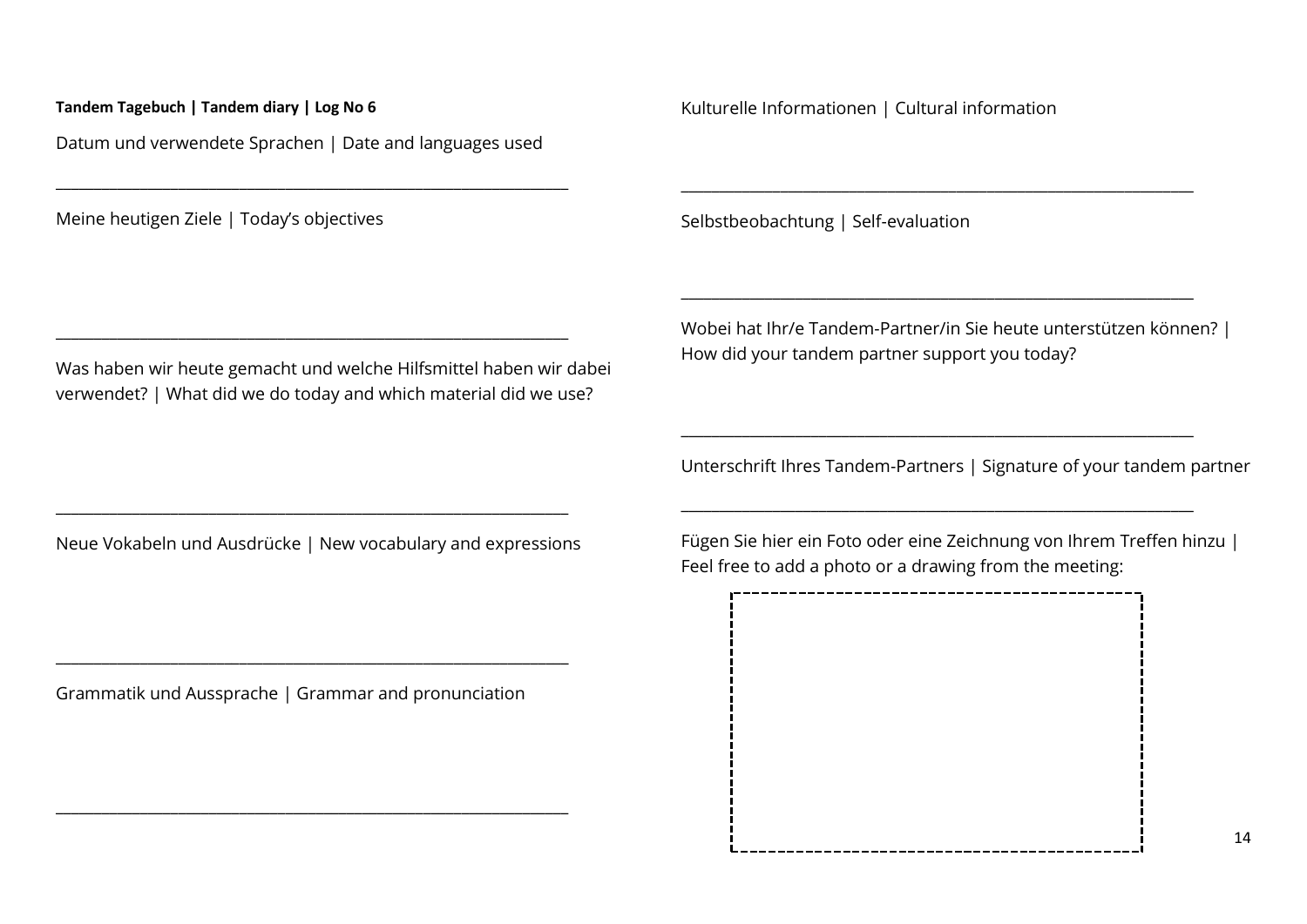Datum und verwendete Sprachen | Date and languages used

\_\_\_\_\_\_\_\_\_\_\_\_\_\_\_\_\_\_\_\_\_\_\_\_\_\_\_\_\_\_\_\_\_\_\_\_\_\_\_\_\_\_\_\_\_\_\_\_\_\_\_\_\_\_\_\_\_\_\_\_\_\_\_\_\_\_\_

\_\_\_\_\_\_\_\_\_\_\_\_\_\_\_\_\_\_\_\_\_\_\_\_\_\_\_\_\_\_\_\_\_\_\_\_\_\_\_\_\_\_\_\_\_\_\_\_\_\_\_\_\_\_\_\_\_\_\_\_\_\_\_\_\_\_\_

Meine heutigen Ziele | Today's objectives

Was haben wir heute gemacht und welche Hilfsmittel haben wir dabei verwendet? | What did we do today and which material did we use?

Kulturelle Informationen | Cultural information

Selbstbeobachtung | Self-evaluation

Wobei hat Ihr/e Tandem-Partner/in Sie heute unterstützen können? | How did your tandem partner support you today?

\_\_\_\_\_\_\_\_\_\_\_\_\_\_\_\_\_\_\_\_\_\_\_\_\_\_\_\_\_\_\_\_\_\_\_\_\_\_\_\_\_\_\_\_\_\_\_\_\_\_\_\_\_\_\_\_\_\_\_\_\_\_\_\_\_\_\_

\_\_\_\_\_\_\_\_\_\_\_\_\_\_\_\_\_\_\_\_\_\_\_\_\_\_\_\_\_\_\_\_\_\_\_\_\_\_\_\_\_\_\_\_\_\_\_\_\_\_\_\_\_\_\_\_\_\_\_\_\_\_\_\_\_\_\_

\_\_\_\_\_\_\_\_\_\_\_\_\_\_\_\_\_\_\_\_\_\_\_\_\_\_\_\_\_\_\_\_\_\_\_\_\_\_\_\_\_\_\_\_\_\_\_\_\_\_\_\_\_\_\_\_\_\_\_\_\_\_\_\_\_\_\_

\_\_\_\_\_\_\_\_\_\_\_\_\_\_\_\_\_\_\_\_\_\_\_\_\_\_\_\_\_\_\_\_\_\_\_\_\_\_\_\_\_\_\_\_\_\_\_\_\_\_\_\_\_\_\_\_\_\_\_\_\_\_\_\_\_\_\_

Unterschrift Ihres Tandem-Partners | Signature of your tandem partner

Neue Vokabeln und Ausdrücke | New vocabulary and expressions

\_\_\_\_\_\_\_\_\_\_\_\_\_\_\_\_\_\_\_\_\_\_\_\_\_\_\_\_\_\_\_\_\_\_\_\_\_\_\_\_\_\_\_\_\_\_\_\_\_\_\_\_\_\_\_\_\_\_\_\_\_\_\_\_\_\_\_

Grammatik und Aussprache | Grammar and pronunciation

\_\_\_\_\_\_\_\_\_\_\_\_\_\_\_\_\_\_\_\_\_\_\_\_\_\_\_\_\_\_\_\_\_\_\_\_\_\_\_\_\_\_\_\_\_\_\_\_\_\_\_\_\_\_\_\_\_\_\_\_\_\_\_\_\_\_\_

\_\_\_\_\_\_\_\_\_\_\_\_\_\_\_\_\_\_\_\_\_\_\_\_\_\_\_\_\_\_\_\_\_\_\_\_\_\_\_\_\_\_\_\_\_\_\_\_\_\_\_\_\_\_\_\_\_\_\_\_\_\_\_\_\_\_\_

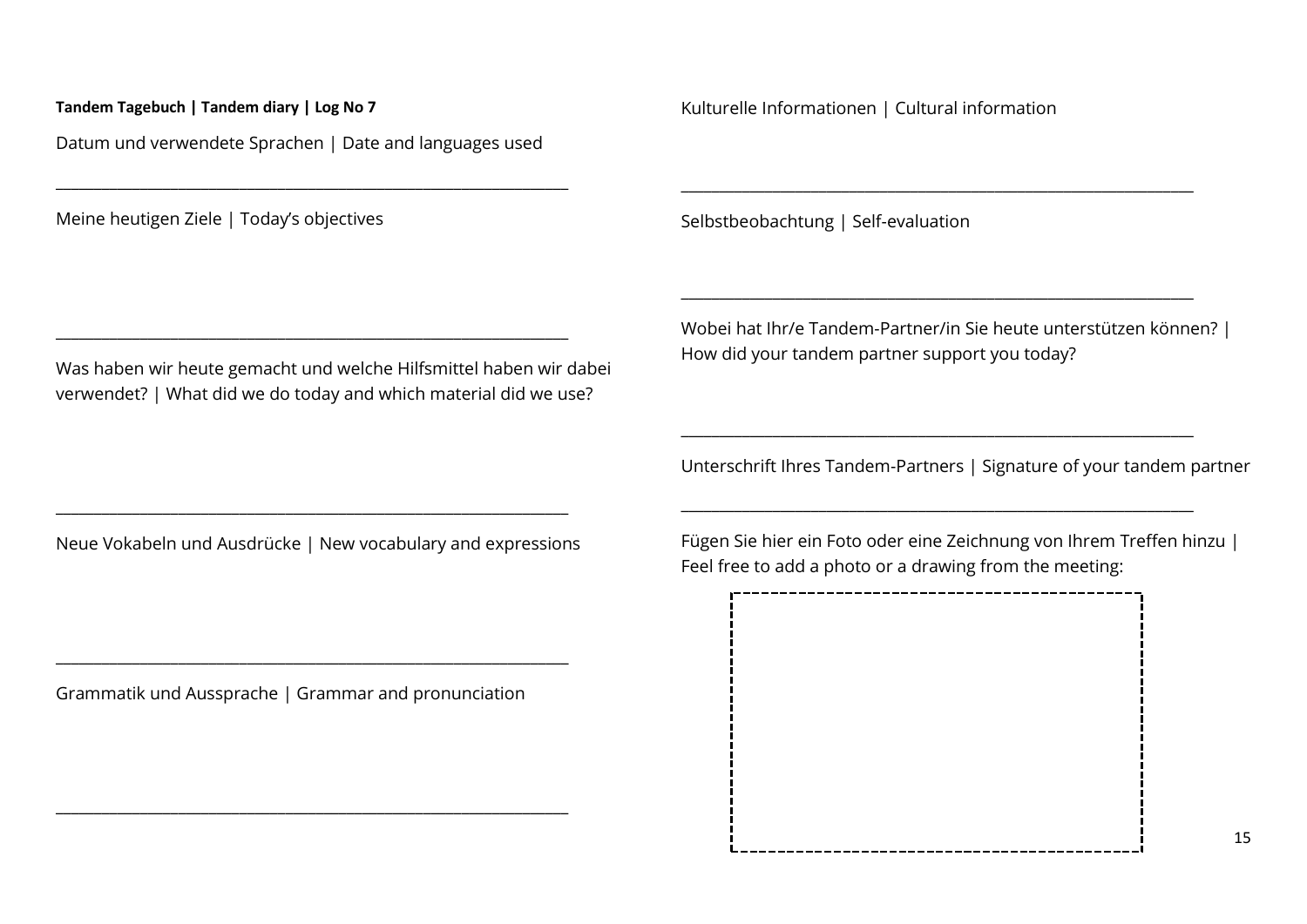Datum und verwendete Sprachen | Date and languages used

\_\_\_\_\_\_\_\_\_\_\_\_\_\_\_\_\_\_\_\_\_\_\_\_\_\_\_\_\_\_\_\_\_\_\_\_\_\_\_\_\_\_\_\_\_\_\_\_\_\_\_\_\_\_\_\_\_\_\_\_\_\_\_\_\_\_\_

\_\_\_\_\_\_\_\_\_\_\_\_\_\_\_\_\_\_\_\_\_\_\_\_\_\_\_\_\_\_\_\_\_\_\_\_\_\_\_\_\_\_\_\_\_\_\_\_\_\_\_\_\_\_\_\_\_\_\_\_\_\_\_\_\_\_\_

Meine heutigen Ziele | Today's objectives

Was haben wir heute gemacht und welche Hilfsmittel haben wir dabei verwendet? | What did we do today and which material did we use?

Kulturelle Informationen | Cultural information

Selbstbeobachtung | Self-evaluation

Wobei hat Ihr/e Tandem-Partner/in Sie heute unterstützen können? | How did your tandem partner support you today?

\_\_\_\_\_\_\_\_\_\_\_\_\_\_\_\_\_\_\_\_\_\_\_\_\_\_\_\_\_\_\_\_\_\_\_\_\_\_\_\_\_\_\_\_\_\_\_\_\_\_\_\_\_\_\_\_\_\_\_\_\_\_\_\_\_\_\_

\_\_\_\_\_\_\_\_\_\_\_\_\_\_\_\_\_\_\_\_\_\_\_\_\_\_\_\_\_\_\_\_\_\_\_\_\_\_\_\_\_\_\_\_\_\_\_\_\_\_\_\_\_\_\_\_\_\_\_\_\_\_\_\_\_\_\_

\_\_\_\_\_\_\_\_\_\_\_\_\_\_\_\_\_\_\_\_\_\_\_\_\_\_\_\_\_\_\_\_\_\_\_\_\_\_\_\_\_\_\_\_\_\_\_\_\_\_\_\_\_\_\_\_\_\_\_\_\_\_\_\_\_\_\_

\_\_\_\_\_\_\_\_\_\_\_\_\_\_\_\_\_\_\_\_\_\_\_\_\_\_\_\_\_\_\_\_\_\_\_\_\_\_\_\_\_\_\_\_\_\_\_\_\_\_\_\_\_\_\_\_\_\_\_\_\_\_\_\_\_\_\_

Unterschrift Ihres Tandem-Partners | Signature of your tandem partner

Neue Vokabeln und Ausdrücke | New vocabulary and expressions

\_\_\_\_\_\_\_\_\_\_\_\_\_\_\_\_\_\_\_\_\_\_\_\_\_\_\_\_\_\_\_\_\_\_\_\_\_\_\_\_\_\_\_\_\_\_\_\_\_\_\_\_\_\_\_\_\_\_\_\_\_\_\_\_\_\_\_

Grammatik und Aussprache | Grammar and pronunciation

\_\_\_\_\_\_\_\_\_\_\_\_\_\_\_\_\_\_\_\_\_\_\_\_\_\_\_\_\_\_\_\_\_\_\_\_\_\_\_\_\_\_\_\_\_\_\_\_\_\_\_\_\_\_\_\_\_\_\_\_\_\_\_\_\_\_\_

\_\_\_\_\_\_\_\_\_\_\_\_\_\_\_\_\_\_\_\_\_\_\_\_\_\_\_\_\_\_\_\_\_\_\_\_\_\_\_\_\_\_\_\_\_\_\_\_\_\_\_\_\_\_\_\_\_\_\_\_\_\_\_\_\_\_\_

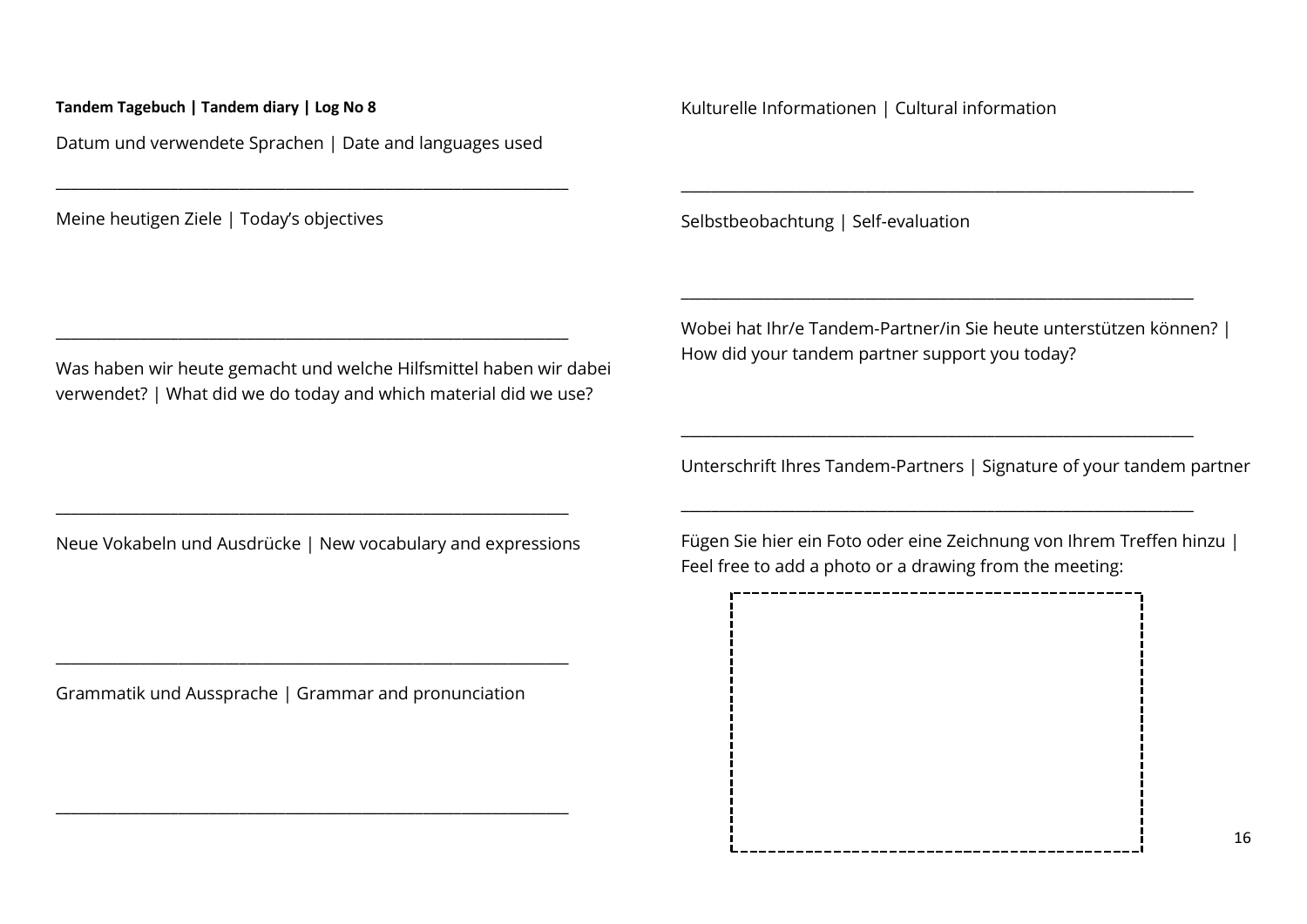Datum und verwendete Sprachen | Date and languages used

\_\_\_\_\_\_\_\_\_\_\_\_\_\_\_\_\_\_\_\_\_\_\_\_\_\_\_\_\_\_\_\_\_\_\_\_\_\_\_\_\_\_\_\_\_\_\_\_\_\_\_\_\_\_\_\_\_\_\_\_\_\_\_\_\_\_\_

\_\_\_\_\_\_\_\_\_\_\_\_\_\_\_\_\_\_\_\_\_\_\_\_\_\_\_\_\_\_\_\_\_\_\_\_\_\_\_\_\_\_\_\_\_\_\_\_\_\_\_\_\_\_\_\_\_\_\_\_\_\_\_\_\_\_\_

Meine heutigen Ziele | Today's objectives

Was haben wir heute gemacht und welche Hilfsmittel haben wir dabei verwendet? | What did we do today and which material did we use?

Kulturelle Informationen | Cultural information

Selbstbeobachtung | Self-evaluation

Wobei hat Ihr/e Tandem-Partner/in Sie heute unterstützen können? | How did your tandem partner support you today?

\_\_\_\_\_\_\_\_\_\_\_\_\_\_\_\_\_\_\_\_\_\_\_\_\_\_\_\_\_\_\_\_\_\_\_\_\_\_\_\_\_\_\_\_\_\_\_\_\_\_\_\_\_\_\_\_\_\_\_\_\_\_\_\_\_\_\_

\_\_\_\_\_\_\_\_\_\_\_\_\_\_\_\_\_\_\_\_\_\_\_\_\_\_\_\_\_\_\_\_\_\_\_\_\_\_\_\_\_\_\_\_\_\_\_\_\_\_\_\_\_\_\_\_\_\_\_\_\_\_\_\_\_\_\_

\_\_\_\_\_\_\_\_\_\_\_\_\_\_\_\_\_\_\_\_\_\_\_\_\_\_\_\_\_\_\_\_\_\_\_\_\_\_\_\_\_\_\_\_\_\_\_\_\_\_\_\_\_\_\_\_\_\_\_\_\_\_\_\_\_\_\_

\_\_\_\_\_\_\_\_\_\_\_\_\_\_\_\_\_\_\_\_\_\_\_\_\_\_\_\_\_\_\_\_\_\_\_\_\_\_\_\_\_\_\_\_\_\_\_\_\_\_\_\_\_\_\_\_\_\_\_\_\_\_\_\_\_\_\_

Unterschrift Ihres Tandem-Partners | Signature of your tandem partner

Neue Vokabeln und Ausdrücke | New vocabulary and expressions

\_\_\_\_\_\_\_\_\_\_\_\_\_\_\_\_\_\_\_\_\_\_\_\_\_\_\_\_\_\_\_\_\_\_\_\_\_\_\_\_\_\_\_\_\_\_\_\_\_\_\_\_\_\_\_\_\_\_\_\_\_\_\_\_\_\_\_

Grammatik und Aussprache | Grammar and pronunciation

\_\_\_\_\_\_\_\_\_\_\_\_\_\_\_\_\_\_\_\_\_\_\_\_\_\_\_\_\_\_\_\_\_\_\_\_\_\_\_\_\_\_\_\_\_\_\_\_\_\_\_\_\_\_\_\_\_\_\_\_\_\_\_\_\_\_\_

\_\_\_\_\_\_\_\_\_\_\_\_\_\_\_\_\_\_\_\_\_\_\_\_\_\_\_\_\_\_\_\_\_\_\_\_\_\_\_\_\_\_\_\_\_\_\_\_\_\_\_\_\_\_\_\_\_\_\_\_\_\_\_\_\_\_\_

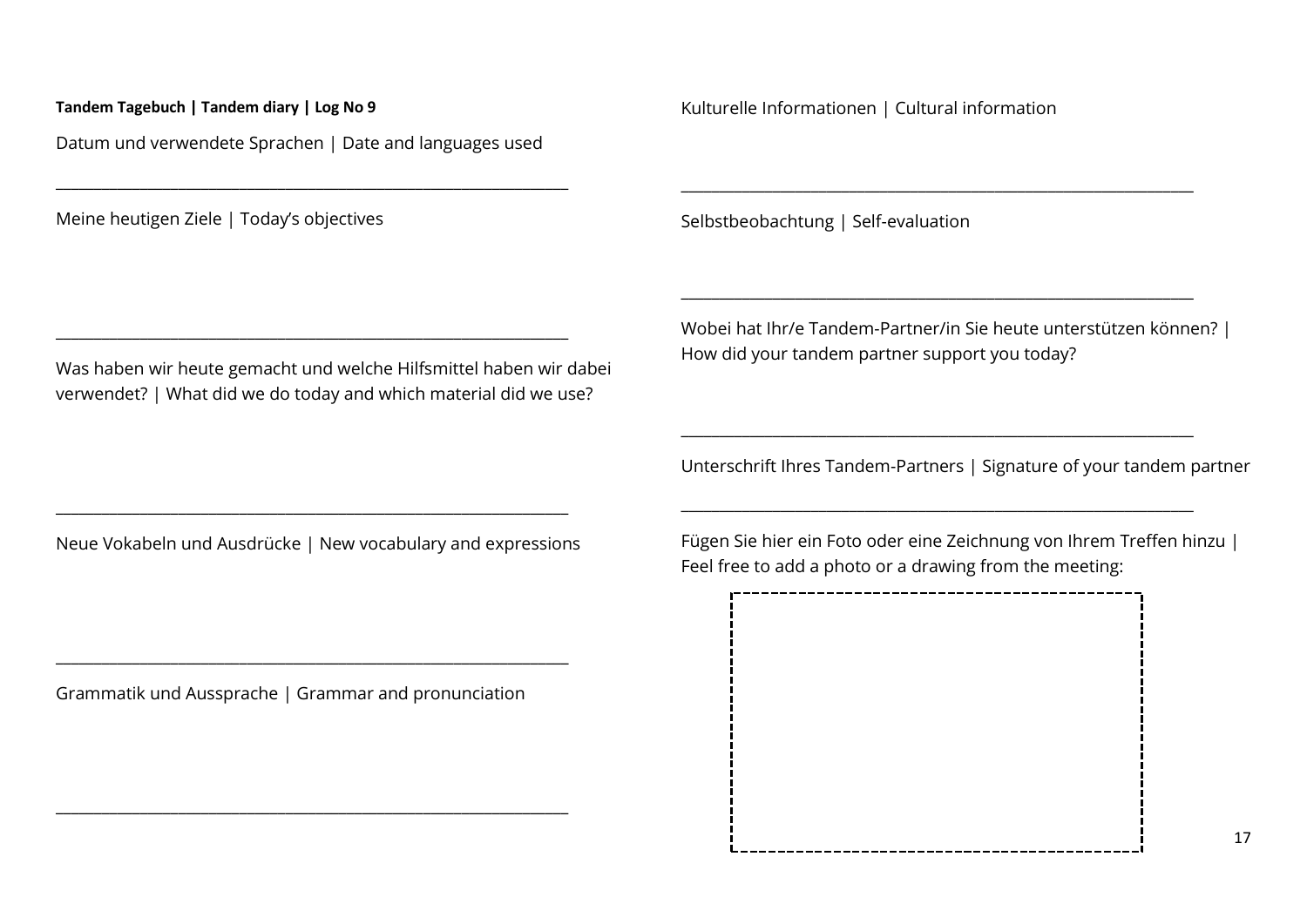Datum und verwendete Sprachen | Date and languages used

\_\_\_\_\_\_\_\_\_\_\_\_\_\_\_\_\_\_\_\_\_\_\_\_\_\_\_\_\_\_\_\_\_\_\_\_\_\_\_\_\_\_\_\_\_\_\_\_\_\_\_\_\_\_\_\_\_\_\_\_\_\_\_\_\_\_\_

\_\_\_\_\_\_\_\_\_\_\_\_\_\_\_\_\_\_\_\_\_\_\_\_\_\_\_\_\_\_\_\_\_\_\_\_\_\_\_\_\_\_\_\_\_\_\_\_\_\_\_\_\_\_\_\_\_\_\_\_\_\_\_\_\_\_\_

Meine heutigen Ziele | Today's objectives

Was haben wir heute gemacht und welche Hilfsmittel haben wir dabei verwendet? | What did we do today and which material did we use?

Kulturelle Informationen | Cultural information

Selbstbeobachtung | Self-evaluation

Wobei hat Ihr/e Tandem-Partner/in Sie heute unterstützen können? | How did your tandem partner support you today?

\_\_\_\_\_\_\_\_\_\_\_\_\_\_\_\_\_\_\_\_\_\_\_\_\_\_\_\_\_\_\_\_\_\_\_\_\_\_\_\_\_\_\_\_\_\_\_\_\_\_\_\_\_\_\_\_\_\_\_\_\_\_\_\_\_\_\_

\_\_\_\_\_\_\_\_\_\_\_\_\_\_\_\_\_\_\_\_\_\_\_\_\_\_\_\_\_\_\_\_\_\_\_\_\_\_\_\_\_\_\_\_\_\_\_\_\_\_\_\_\_\_\_\_\_\_\_\_\_\_\_\_\_\_\_

\_\_\_\_\_\_\_\_\_\_\_\_\_\_\_\_\_\_\_\_\_\_\_\_\_\_\_\_\_\_\_\_\_\_\_\_\_\_\_\_\_\_\_\_\_\_\_\_\_\_\_\_\_\_\_\_\_\_\_\_\_\_\_\_\_\_\_

\_\_\_\_\_\_\_\_\_\_\_\_\_\_\_\_\_\_\_\_\_\_\_\_\_\_\_\_\_\_\_\_\_\_\_\_\_\_\_\_\_\_\_\_\_\_\_\_\_\_\_\_\_\_\_\_\_\_\_\_\_\_\_\_\_\_\_

Unterschrift Ihres Tandem-Partners | Signature of your tandem partner

Neue Vokabeln und Ausdrücke | New vocabulary and expressions

\_\_\_\_\_\_\_\_\_\_\_\_\_\_\_\_\_\_\_\_\_\_\_\_\_\_\_\_\_\_\_\_\_\_\_\_\_\_\_\_\_\_\_\_\_\_\_\_\_\_\_\_\_\_\_\_\_\_\_\_\_\_\_\_\_\_\_

Grammatik und Aussprache | Grammar and pronunciation

\_\_\_\_\_\_\_\_\_\_\_\_\_\_\_\_\_\_\_\_\_\_\_\_\_\_\_\_\_\_\_\_\_\_\_\_\_\_\_\_\_\_\_\_\_\_\_\_\_\_\_\_\_\_\_\_\_\_\_\_\_\_\_\_\_\_\_

\_\_\_\_\_\_\_\_\_\_\_\_\_\_\_\_\_\_\_\_\_\_\_\_\_\_\_\_\_\_\_\_\_\_\_\_\_\_\_\_\_\_\_\_\_\_\_\_\_\_\_\_\_\_\_\_\_\_\_\_\_\_\_\_\_\_\_

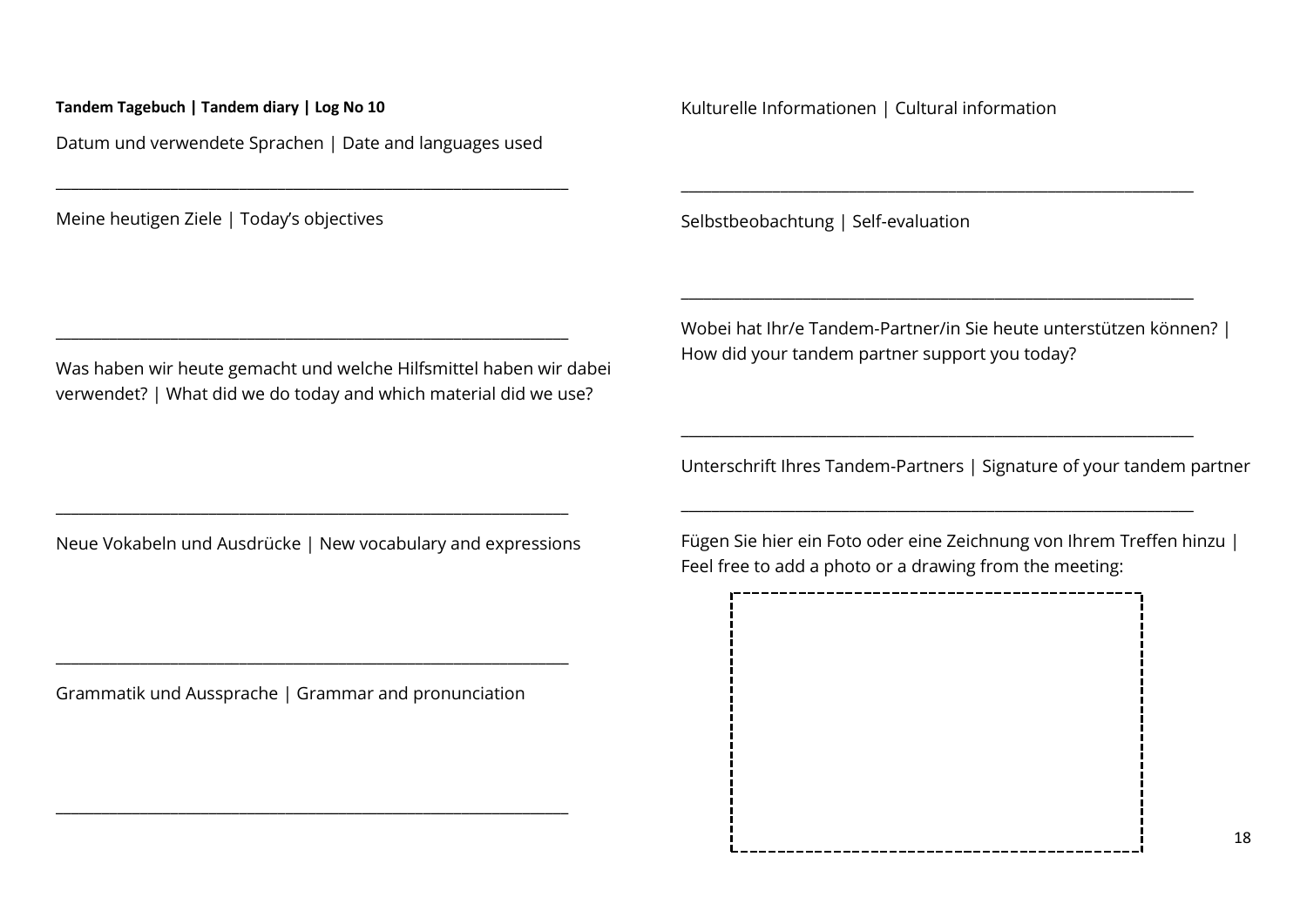Datum und verwendete Sprachen | Date and languages used

\_\_\_\_\_\_\_\_\_\_\_\_\_\_\_\_\_\_\_\_\_\_\_\_\_\_\_\_\_\_\_\_\_\_\_\_\_\_\_\_\_\_\_\_\_\_\_\_\_\_\_\_\_\_\_\_\_\_\_\_\_\_\_\_\_\_\_

\_\_\_\_\_\_\_\_\_\_\_\_\_\_\_\_\_\_\_\_\_\_\_\_\_\_\_\_\_\_\_\_\_\_\_\_\_\_\_\_\_\_\_\_\_\_\_\_\_\_\_\_\_\_\_\_\_\_\_\_\_\_\_\_\_\_\_

Meine heutigen Ziele | Today's objectives

Was haben wir heute gemacht und welche Hilfsmittel haben wir dabei verwendet? | What did we do today and which material did we use?

Kulturelle Informationen | Cultural information

Selbstbeobachtung | Self-evaluation

Wobei hat Ihr/e Tandem-Partner/in Sie heute unterstützen können? | How did your tandem partner support you today?

\_\_\_\_\_\_\_\_\_\_\_\_\_\_\_\_\_\_\_\_\_\_\_\_\_\_\_\_\_\_\_\_\_\_\_\_\_\_\_\_\_\_\_\_\_\_\_\_\_\_\_\_\_\_\_\_\_\_\_\_\_\_\_\_\_\_\_

\_\_\_\_\_\_\_\_\_\_\_\_\_\_\_\_\_\_\_\_\_\_\_\_\_\_\_\_\_\_\_\_\_\_\_\_\_\_\_\_\_\_\_\_\_\_\_\_\_\_\_\_\_\_\_\_\_\_\_\_\_\_\_\_\_\_\_

\_\_\_\_\_\_\_\_\_\_\_\_\_\_\_\_\_\_\_\_\_\_\_\_\_\_\_\_\_\_\_\_\_\_\_\_\_\_\_\_\_\_\_\_\_\_\_\_\_\_\_\_\_\_\_\_\_\_\_\_\_\_\_\_\_\_\_

\_\_\_\_\_\_\_\_\_\_\_\_\_\_\_\_\_\_\_\_\_\_\_\_\_\_\_\_\_\_\_\_\_\_\_\_\_\_\_\_\_\_\_\_\_\_\_\_\_\_\_\_\_\_\_\_\_\_\_\_\_\_\_\_\_\_\_

Unterschrift Ihres Tandem-Partners | Signature of your tandem partner

Neue Vokabeln und Ausdrücke | New vocabulary and expressions

\_\_\_\_\_\_\_\_\_\_\_\_\_\_\_\_\_\_\_\_\_\_\_\_\_\_\_\_\_\_\_\_\_\_\_\_\_\_\_\_\_\_\_\_\_\_\_\_\_\_\_\_\_\_\_\_\_\_\_\_\_\_\_\_\_\_\_

Grammatik und Aussprache | Grammar and pronunciation

\_\_\_\_\_\_\_\_\_\_\_\_\_\_\_\_\_\_\_\_\_\_\_\_\_\_\_\_\_\_\_\_\_\_\_\_\_\_\_\_\_\_\_\_\_\_\_\_\_\_\_\_\_\_\_\_\_\_\_\_\_\_\_\_\_\_\_

\_\_\_\_\_\_\_\_\_\_\_\_\_\_\_\_\_\_\_\_\_\_\_\_\_\_\_\_\_\_\_\_\_\_\_\_\_\_\_\_\_\_\_\_\_\_\_\_\_\_\_\_\_\_\_\_\_\_\_\_\_\_\_\_\_\_\_

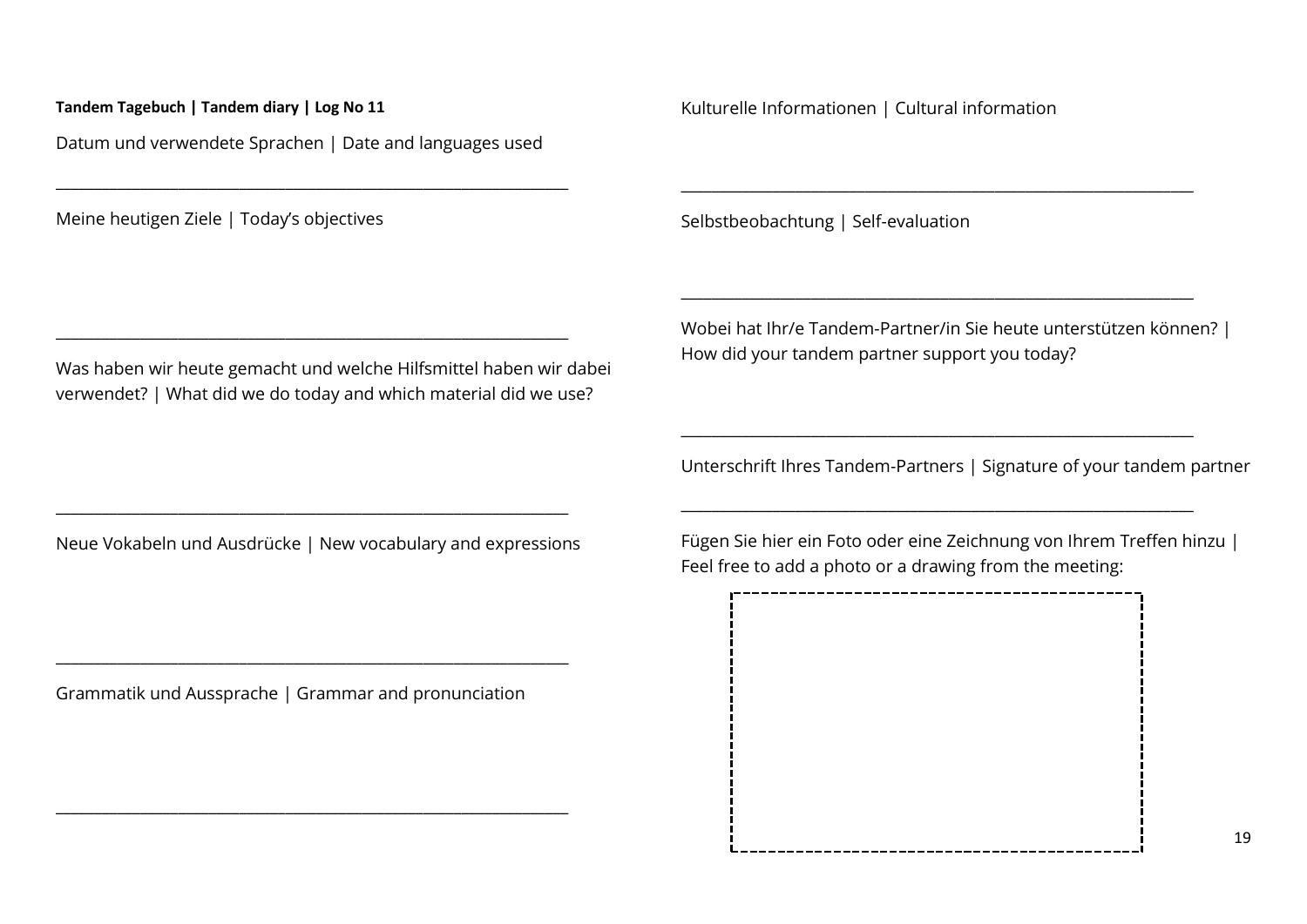Datum und verwendete Sprachen | Date and languages used

\_\_\_\_\_\_\_\_\_\_\_\_\_\_\_\_\_\_\_\_\_\_\_\_\_\_\_\_\_\_\_\_\_\_\_\_\_\_\_\_\_\_\_\_\_\_\_\_\_\_\_\_\_\_\_\_\_\_\_\_\_\_\_\_\_\_\_

\_\_\_\_\_\_\_\_\_\_\_\_\_\_\_\_\_\_\_\_\_\_\_\_\_\_\_\_\_\_\_\_\_\_\_\_\_\_\_\_\_\_\_\_\_\_\_\_\_\_\_\_\_\_\_\_\_\_\_\_\_\_\_\_\_\_\_

Meine heutigen Ziele | Today's objectives

Was haben wir heute gemacht und welche Hilfsmittel haben wir dabei verwendet? | What did we do today and which material did we use?

Kulturelle Informationen | Cultural information

Selbstbeobachtung | Self-evaluation

Wobei hat Ihr/e Tandem-Partner/in Sie heute unterstützen können? | How did your tandem partner support you today?

\_\_\_\_\_\_\_\_\_\_\_\_\_\_\_\_\_\_\_\_\_\_\_\_\_\_\_\_\_\_\_\_\_\_\_\_\_\_\_\_\_\_\_\_\_\_\_\_\_\_\_\_\_\_\_\_\_\_\_\_\_\_\_\_\_\_\_

\_\_\_\_\_\_\_\_\_\_\_\_\_\_\_\_\_\_\_\_\_\_\_\_\_\_\_\_\_\_\_\_\_\_\_\_\_\_\_\_\_\_\_\_\_\_\_\_\_\_\_\_\_\_\_\_\_\_\_\_\_\_\_\_\_\_\_

\_\_\_\_\_\_\_\_\_\_\_\_\_\_\_\_\_\_\_\_\_\_\_\_\_\_\_\_\_\_\_\_\_\_\_\_\_\_\_\_\_\_\_\_\_\_\_\_\_\_\_\_\_\_\_\_\_\_\_\_\_\_\_\_\_\_\_

\_\_\_\_\_\_\_\_\_\_\_\_\_\_\_\_\_\_\_\_\_\_\_\_\_\_\_\_\_\_\_\_\_\_\_\_\_\_\_\_\_\_\_\_\_\_\_\_\_\_\_\_\_\_\_\_\_\_\_\_\_\_\_\_\_\_\_

Unterschrift Ihres Tandem-Partners | Signature of your tandem partner

Neue Vokabeln und Ausdrücke | New vocabulary and expressions

\_\_\_\_\_\_\_\_\_\_\_\_\_\_\_\_\_\_\_\_\_\_\_\_\_\_\_\_\_\_\_\_\_\_\_\_\_\_\_\_\_\_\_\_\_\_\_\_\_\_\_\_\_\_\_\_\_\_\_\_\_\_\_\_\_\_\_

Grammatik und Aussprache | Grammar and pronunciation

\_\_\_\_\_\_\_\_\_\_\_\_\_\_\_\_\_\_\_\_\_\_\_\_\_\_\_\_\_\_\_\_\_\_\_\_\_\_\_\_\_\_\_\_\_\_\_\_\_\_\_\_\_\_\_\_\_\_\_\_\_\_\_\_\_\_\_

\_\_\_\_\_\_\_\_\_\_\_\_\_\_\_\_\_\_\_\_\_\_\_\_\_\_\_\_\_\_\_\_\_\_\_\_\_\_\_\_\_\_\_\_\_\_\_\_\_\_\_\_\_\_\_\_\_\_\_\_\_\_\_\_\_\_\_

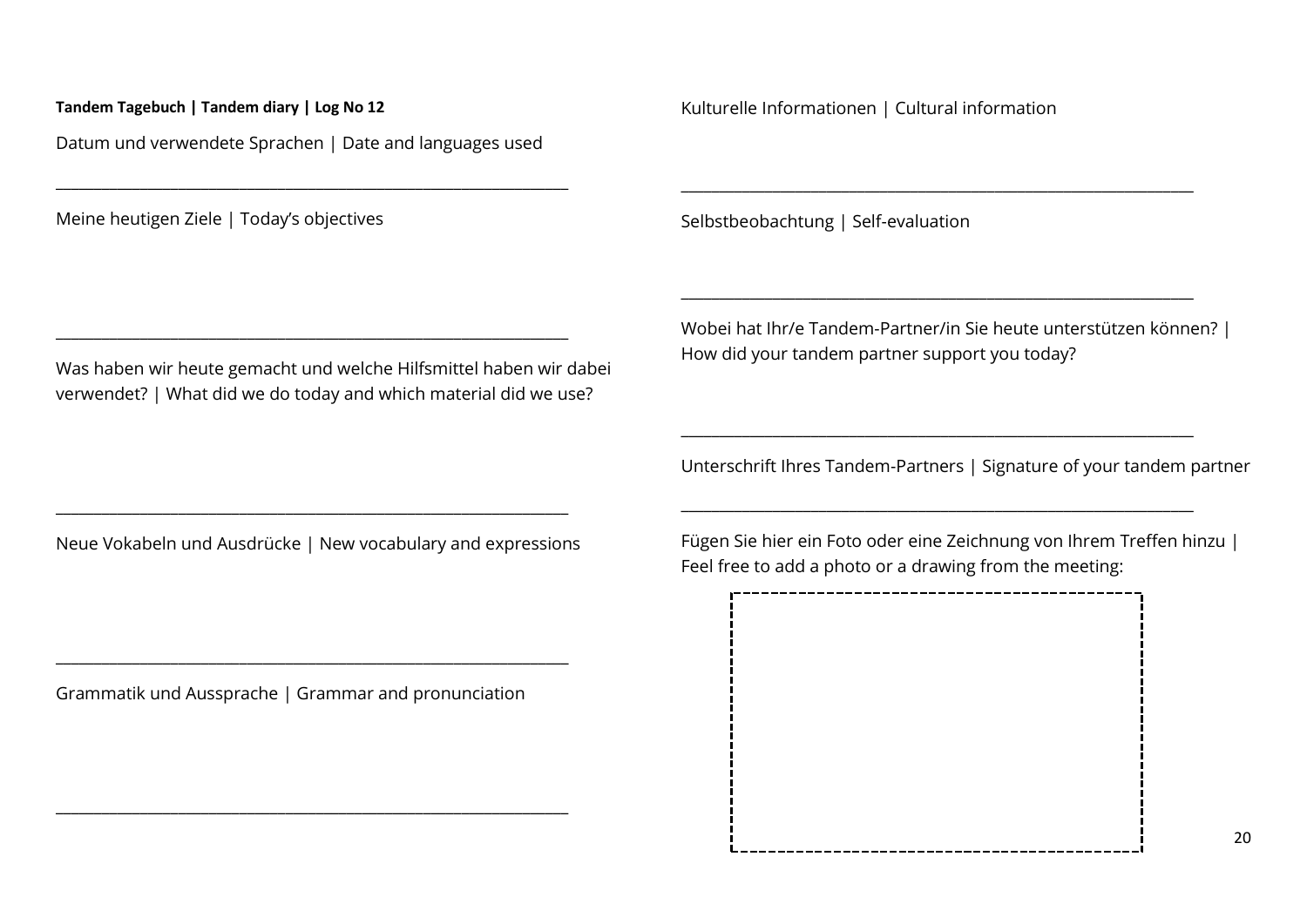### TANDEM-PROTOKOLL Teil 2 | TANDEM JOURNAL Part 2

# Ich lehre

I teach:

(Muttersprache | Native language)

## Mein Tandempartner

My tandem Partner: **We are all that the set of the set of the set of the set of the set of the set of the set of the set of the set of the set of the set of the set of the set of the set of the set of the set of the set of** 

(Name | Name)

# Was sind Ihre Erfahrungen mit dem Sprachtandem? FEEDBACK

\_\_\_\_\_\_\_\_\_\_\_\_\_\_\_\_\_\_\_\_\_\_\_\_\_\_\_\_\_\_\_\_\_\_\_\_\_\_\_\_\_\_\_\_\_\_\_\_\_\_\_\_\_\_\_\_\_\_\_\_\_\_\_\_\_\_\_\_\_\_\_\_\_\_ \_\_\_\_\_\_\_\_\_\_\_\_\_\_\_\_\_\_\_\_\_\_\_\_\_\_\_\_\_\_\_\_\_\_\_\_\_\_\_\_\_\_\_\_\_\_\_\_\_\_\_\_\_\_\_\_\_\_\_\_\_\_\_\_\_\_\_\_\_\_\_\_\_\_ \_\_\_\_\_\_\_\_\_\_\_\_\_\_\_\_\_\_\_\_\_\_\_\_\_\_\_\_\_\_\_\_\_\_\_\_\_\_\_\_\_\_\_\_\_\_\_\_\_\_\_\_\_\_\_\_\_\_\_\_\_\_\_\_\_\_\_\_\_\_\_\_\_\_ \_\_\_\_\_\_\_\_\_\_\_\_\_\_\_\_\_\_\_\_\_\_\_\_\_\_\_\_\_\_\_\_\_\_\_\_\_\_\_\_\_\_\_\_\_\_\_\_\_\_\_\_\_\_\_\_\_\_\_\_\_\_\_\_\_\_\_\_\_\_\_\_\_\_ \_\_\_\_\_\_\_\_\_\_\_\_\_\_\_\_\_\_\_\_\_\_\_\_\_\_\_\_\_\_\_\_\_\_\_\_\_\_\_\_\_\_\_\_\_\_\_\_\_\_\_\_\_\_\_\_\_\_\_\_\_\_\_\_\_\_\_\_\_\_\_\_\_\_ \_\_\_\_\_\_\_\_\_\_\_\_\_\_\_\_\_\_\_\_\_\_\_\_\_\_\_\_\_\_\_\_\_\_\_\_\_\_\_\_\_\_\_\_\_\_\_\_\_\_\_\_\_\_\_\_\_\_\_\_\_\_\_\_\_\_\_\_\_\_\_\_\_\_ \_\_\_\_\_\_\_\_\_\_\_\_\_\_\_\_\_\_\_\_\_\_\_\_\_\_\_\_\_\_\_\_\_\_\_\_\_\_\_\_\_\_\_\_\_\_\_\_\_\_\_\_\_\_\_\_\_\_\_\_\_\_\_\_\_\_\_\_\_\_\_\_\_\_

How was your experience with language tandem? FEEDBACK:

Haben Sie Ihre Ziele am Ende des Semesters erreicht? Bitte entsprechend markieren: | Have you achieved your goals by the end of the semester? Please mark your achievements:

Ja | Yes Nein | No Teilweise | Partly (50/50)

Diese Seite muss im International Office der HAW Hamburg abgegeben werden. | This page has to be handed in at International Office at HAW Hamburg [\(sprachtandem@haw](mailto:sprachtandem@haw-hamburg.de)[hamburg.de\)](mailto:sprachtandem@haw-hamburg.de).

# **RÜCKBLICK | RETROSPECT**

Was habe ich gelernt? Habe ich meine Ziele erreicht? | What did I learn? Did I reach my goals?

\_\_\_\_\_\_\_\_\_\_\_\_\_\_\_\_\_\_\_\_\_\_\_\_\_\_\_\_\_\_\_\_\_\_\_\_\_\_\_\_\_\_\_\_\_\_\_\_\_\_\_\_\_\_\_\_\_\_\_\_\_\_\_\_\_\_\_\_\_\_\_\_\_\_\_\_\_\_\_\_\_ \_\_\_\_\_\_\_\_\_\_\_\_\_\_\_\_\_\_\_\_\_\_\_\_\_\_\_\_\_\_\_\_\_\_\_\_\_\_\_\_\_\_\_\_\_\_\_\_\_\_\_\_\_\_\_\_\_\_\_\_\_\_\_\_\_\_\_\_\_\_\_\_\_\_\_\_\_\_\_\_\_ \_\_\_\_\_\_\_\_\_\_\_\_\_\_\_\_\_\_\_\_\_\_\_\_\_\_\_\_\_\_\_\_\_\_\_\_\_\_\_\_\_\_\_\_\_\_\_\_\_\_\_\_\_\_\_\_\_\_\_\_\_\_\_\_\_\_\_\_\_\_\_\_\_\_\_\_\_\_\_\_\_ \_\_\_\_\_\_\_\_\_\_\_\_\_\_\_\_\_\_\_\_\_\_\_\_\_\_\_\_\_\_\_\_\_\_\_\_\_\_\_\_\_\_\_\_\_\_\_\_\_\_\_\_\_\_\_\_\_\_\_\_\_\_\_\_\_\_\_\_\_\_\_\_\_\_\_\_\_\_\_\_\_ \_\_\_\_\_\_\_\_\_\_\_\_\_\_\_\_\_\_\_\_\_\_\_\_\_\_\_\_\_\_\_\_\_\_\_\_\_\_\_\_\_\_\_\_\_\_\_\_\_\_\_\_\_\_\_\_\_\_\_\_\_\_\_\_\_\_\_\_\_\_\_\_\_\_\_\_\_\_\_\_\_ \_\_\_\_\_\_\_\_\_\_\_\_\_\_\_\_\_\_\_\_\_\_\_\_\_\_\_\_\_\_\_\_\_\_\_\_\_\_\_\_\_\_\_\_\_\_\_\_\_\_\_\_\_\_\_\_\_\_\_\_\_\_\_\_\_\_\_\_\_\_\_\_\_\_\_\_\_\_\_\_\_ \_\_\_\_\_\_\_\_\_\_\_\_\_\_\_\_\_\_\_\_\_\_\_\_\_\_\_\_\_\_\_\_\_\_\_\_\_\_\_\_\_\_\_\_\_\_\_\_\_\_\_\_\_\_\_\_\_\_\_\_\_\_\_\_\_\_\_\_\_\_\_\_\_\_\_\_\_\_\_\_\_

Benutzen Sie die Sprache Ihrer Wahl (Deutsch oder Englisch) zum Ausfüllen des Tandem-Tagebuchs | Feel free to use the language of your choice (English or German) to write your entries.

Diese Seite muss im International Office der HAW Hamburg abgegeben werden. | This page has to be handed in at International Office at HAW Hamburg [\(sprachtandem@haw](mailto:sprachtandem@haw-hamburg.de)[hamburg.de\)](mailto:sprachtandem@haw-hamburg.de).